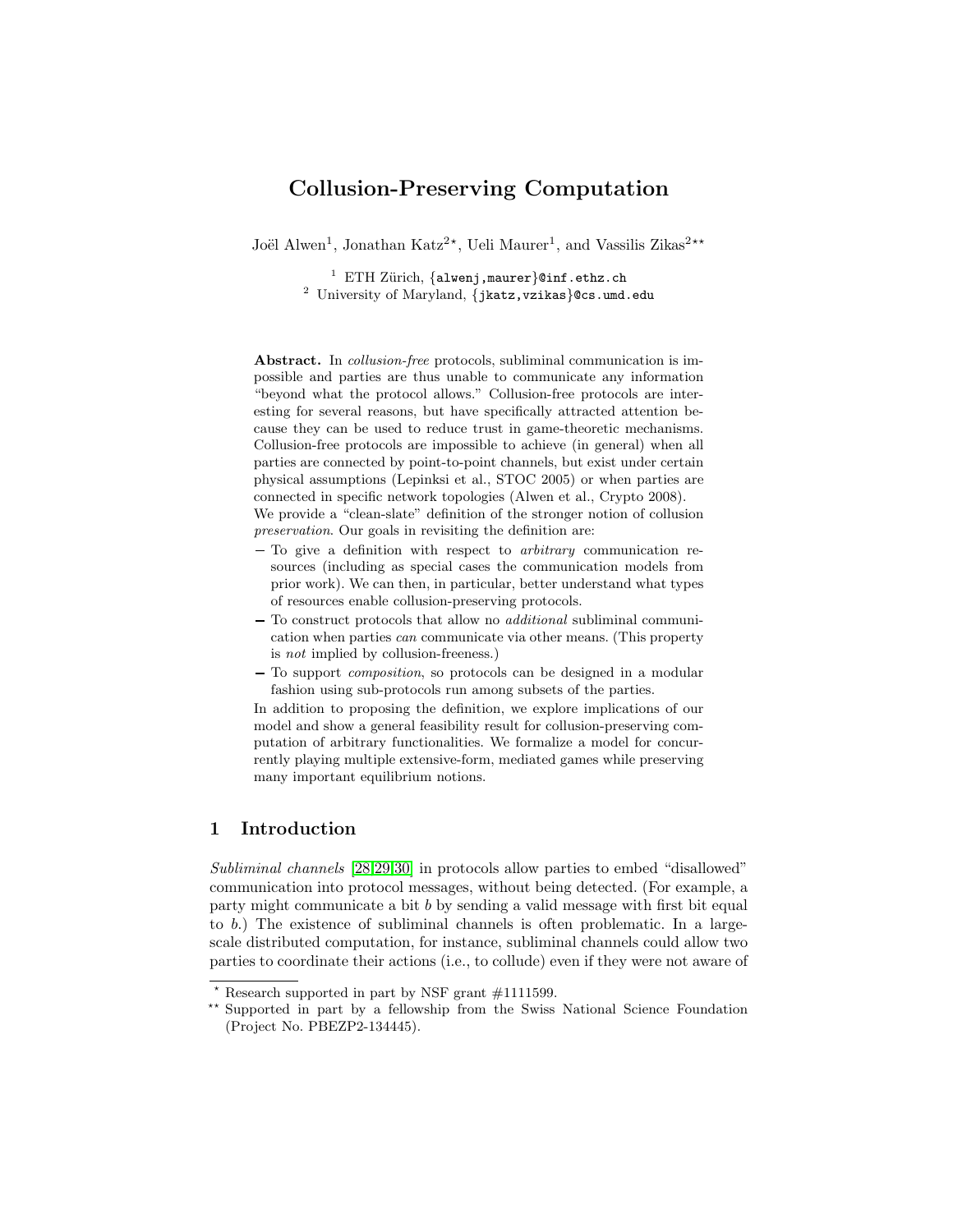each other in advance. In other settings, parties may be disallowed or otherwise unable to communicate "out-of-band," and it would be undesirable if they could use the protocol itself to convey information.

More recently, subliminal channels have arisen as a concern in the context of cryptographic implementations of game-theoretic mechanisms. Here, informally, there is a game in which parties send their types/inputs to a trusted party which then computes an outcome/result. One might naturally want to replace the trusted party with a cryptographic protocol executed by the parties [\[13](#page-19-3)[,15,](#page-19-4)[8,](#page-18-0)[23,](#page-19-5)[24](#page-19-6)[,25,](#page-19-7)[21](#page-19-8)[,1](#page-18-1)[,2,](#page-18-2)[19,](#page-19-9)[20\]](#page-19-10). Using protocols for secure multi-party computation (e.g., [\[17\]](#page-19-11)) can preserve Nash equilibria; however, such protocols do not suffice for implementing general equilibria precisely because they have subliminal channels and thus enable collusion in the real world even if such collusion is impossible in the original game.

This realization has motivated the investigation of collusion-free protocols that do not allow subliminal communication [\[23,](#page-19-5)[24,](#page-19-6)[25,](#page-19-7)[21,](#page-19-8)[19,](#page-19-9)[5,](#page-18-3)[3,](#page-18-4)[20\]](#page-19-10). Collusionfree protocols for computing non-trivial functions are impossible when parties are connected by pairwise communication channels, and so researchers have turned to other communication models. Collusion-free computation of arbitrary functionalities is possible if parties have access to a semi-trusted "ballot box" and can communicate publicly via (physical) envelopes [\[24,](#page-19-6)[21,](#page-19-8)[19,](#page-19-9)[20\]](#page-19-10), or if parties are connected (via standard communication channels) to a semi-trusted entity in a "star network" topology [\[5](#page-18-3)[,3\]](#page-18-4).

#### 1.1 A New Definition: Collusion Preservation

The works of Izmalkov et al. [\[24,](#page-19-6)[21,](#page-19-8)[19](#page-19-9)[,20\]](#page-19-10) and Alwen et al. [\[5](#page-18-3)[,3\]](#page-18-4) give incomparable definitions of collusion freeness, each tailored (to some extent) to the specific communication models under consideration. We revisit these definitions, and propose a stronger notion called collusion preservation. Intuitively, collusionfree protocols ensure that parties can communicate no more with the realizing protocol then using only the ideal functionality, whereas collusion-preserving protocols provide a stronger guarantee: the parties can communicate no more when running the protocol and using arbitrary fixed external channels, than they could using the ideal functionality and the same external channels. Our aim here is to provide a clean, general-purpose definition that better handles composition, both when collusion-preserving protocols are run as sub-routines within some larger protocol, as well as when collusion-preserving protocols are run concurrently with arbitrary other protocols (whether collusion-preserving or not). In what follows, we give an overview of our definition and expound further on the above points.

Overview of our definition. We follow the simulation-based definitional paradigm used by Alwen et al. [\[5,](#page-18-3)[3\]](#page-18-4): In the real-world execution of a protocol, different adversaries can corrupt different parties. Importantly, these adversaries cannot communicate directly; instead, all parties are connected in a "star network"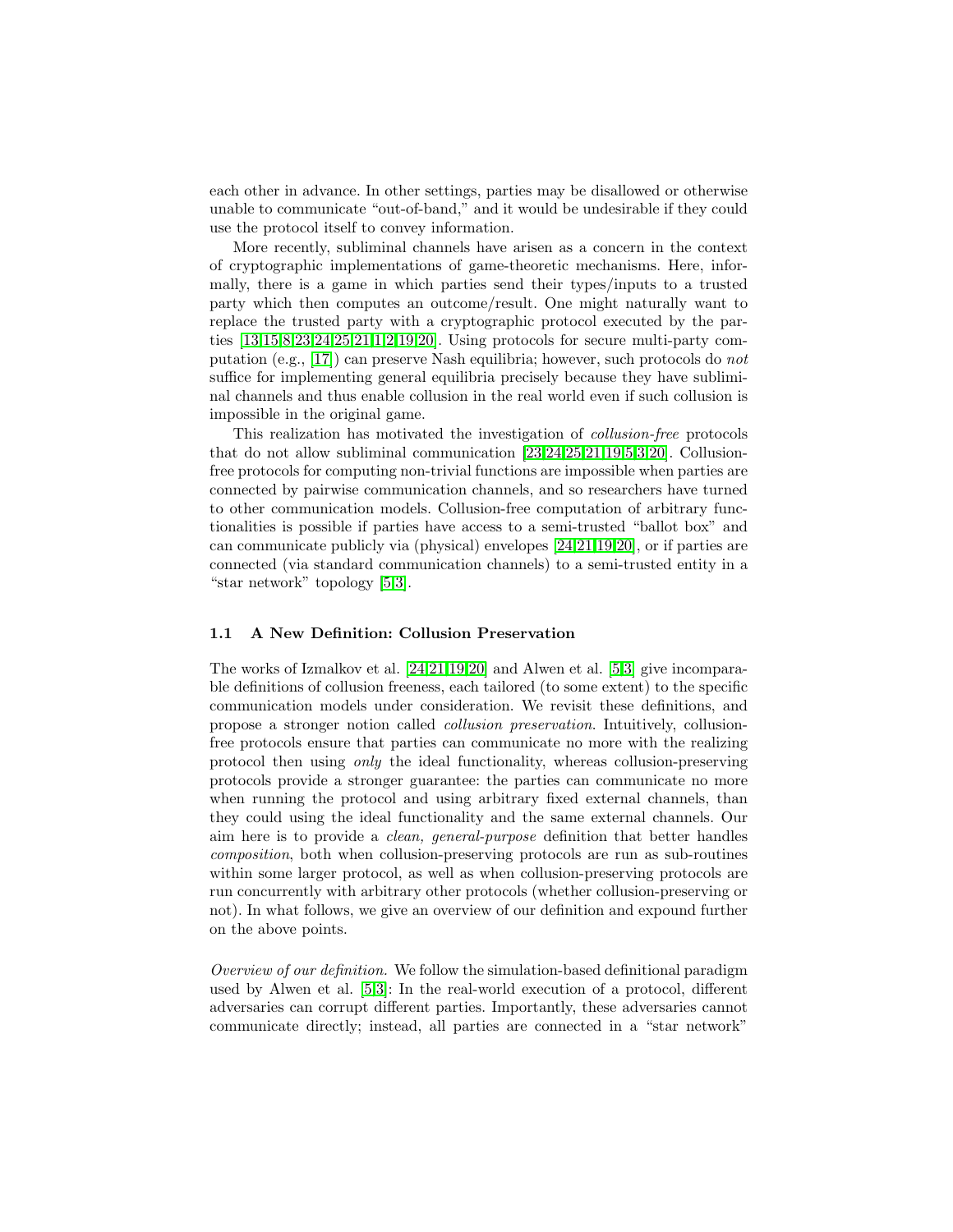topology with a semi-trusted mediator. (This is in contrast to usual cryptographic definitions, which assume a "monolithic" adversary who controls all corrupted parties and can coordinate their actions.) Two notions of stand-alone security [\[16\]](#page-19-12) are then defined, depending on whether or not the mediator is honest:

- 1. Conditional collusion freeness: When the mediator is honest, collusion freeness is required.
- 2. Fallback security: When the mediator is dishonest, we cannot hope for collusion freeness any more. Nevertheless a strong notion of security can be achieved; namely real/ideal adversaries are allowed to communicate arbitrarily, and the protocol is required to satisfy the standard (stand-alone) security definition [\[16\]](#page-19-12).

We strengthen and extend the definition of collusion freeness in several ways. Firstly, rather than considering a specific "star network" topology with a special party (the mediator) in the center [\[5,](#page-18-3)[3\]](#page-18-4), or the specific physical assumptions of [\[24,](#page-19-6)[21,](#page-19-8)[19](#page-19-9)[,20\]](#page-19-10), we consider a general resource to which the parties have access in the real world. This resource is the only means of "legal" communication in the real world (though as we will see in a moment there may be other "illicit" means of communication available). In addition to being more general, our definition allows us to characterize the minimal properties of resources which achieve collusion-preserving computation. Secondly, we formulate our definitions in a universally composable (UC) [\[9\]](#page-18-5) fashion, where there is an environment control-ling the entire execution.<sup>[3](#page-2-0)</sup> This has significant ramifications, since the environment itself can now act as a communication channel for the adversaries. If the environment chooses to allow no communication between the adversaries, then our definitions essentially "default" to the previous setting of collusion freeness. Crucially, however, if the environment allows the adversaries to communicate c bits of information "for free", then a collusion-preserving protocol ensures that the adversaries cannot communicate more than  $c$  bits (on top of the communication allowed by the ideal functionality) by running the protocol in the presence of the stated resource. (We show below a simple counter-example demonstrating that collusion freeness does not imply collusion preservation.) Moreover, we prove a universal composition theorem, thereby improving upon the results of [\[5](#page-18-3)[,3\]](#page-18-4), which do not claim nor realize any form of composition, as well as the results of [\[24,](#page-19-6)[21](#page-19-8)[,19,](#page-19-9)[20\]](#page-19-10) which obtain only a limited sort of composition; see below.

Collusion preservation is stronger than collusion freeness. We motivate the need for a composable definition with an example: Consider a protocol  $\pi$  that is collusion-free in the mediated (star network) setting of [\[5,](#page-18-3)[3\]](#page-18-4). We obtain a new protocol  $\pi'$ , identical to  $\pi$  except for the following two modifications to the mediator's behavior (where  $\lambda$  is the security parameter):

1. The mediator takes a special message  $m \in \{0,1\}^{2\lambda}$  from  $P_1$ . In response, the mediator chooses a random  $r \in \{0,1\}^{\lambda}$ , sends it to  $P_1$ , and stores  $(r, m)$ .

<span id="page-2-0"></span> $3$  Actually, we use the *generalized* UC (GUC) framework [\[10\]](#page-18-6) as our starting point.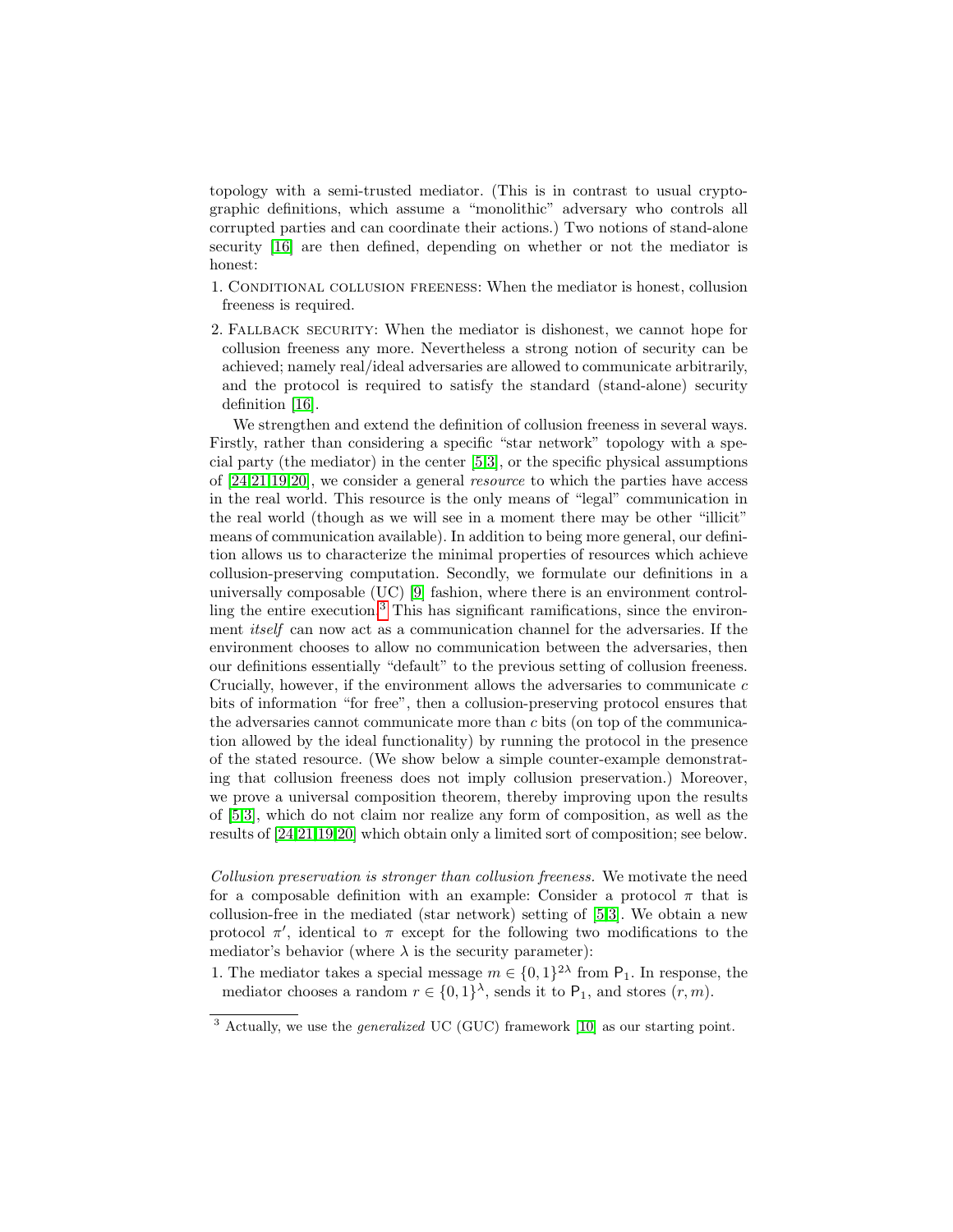2. The mediator takes a special message  $r' \in \{0,1\}^{\lambda}$  from  $P_2$ . If the mediator has a stored tuple of the form  $(r', m)$ , it sends m to  $P_2$  (and otherwise simply ignore r).

It is not hard to see that  $\pi'$  remains collusion-free: intuitively, this is because  $P_2$ can guess  $r' = r$  with only negligible probability.<sup>[4](#page-3-0)</sup> However,  $\pi'$  is not collusion preserving. Specifically, if  $P_1$  and  $P_2$  have access to a  $\lambda$ -bit channel then they can use  $\pi'$  to communicate  $2\lambda$  bits!

The above counter-example can be interpreted in several ways. One could imagine that  $\pi'$  is run in a setting in which  $P_1$  and  $P_2$  have access to a physical channel that only allows communication of  $\lambda$  bits. Alternately, the parties might be running  $\pi'$  while they are concurrently running some *other* protocol that is not collusion-free and enables the parties to (subliminally) communicate  $\lambda$  bits. Either way, the implication is the same: a collusion-free protocol may potentially allow additional communication than the corresponding ideal specification.

In the following we give an overview of the main results on the paper.

PROTOCOL COMPOSITION. The protocols of Izmalkov et al. [\[24,](#page-19-6)[21](#page-19-8)[,19,](#page-19-9)[20\]](#page-19-10) are collusion-free only when at least one party running the protocol is honest. The reason is that in their communication model parties have the ability to communicate arbitrary information (but their protocols guarantee that if an honest party is watching then it will detect any such communication). This limitation may not appear to be a problem, since one typically does not care to provide any guarantees once all parties are malicious. It becomes a problem, however, when collusion-free protocols are used as sub-routines within some larger protocol. Consider, for example, a collusion-free protocol  $\Pi$  for three parties  $P_1, P_2, P_3$  in which each pair of parties runs some collusion-free sub-protocol  $\pi$  between themselves. If  $P_1$  and  $P_2$  are malicious, then  $\pi$  may provide no guarantees which means that they may now be able to communicate an unlimited amount of information; this could clearly be problematic with regard to the "outer protocol"  $\pi$ .<sup>[5](#page-3-1)</sup>

Necessary assumptions. The main criticism on the mediated model of [\[5,](#page-18-3)[3\]](#page-18-4) concerns the strength of the mediator as an assumption. In particular, an open question is whether or not one can reduce the power/complexity of the mediator without sacrificing collusion-freeness. Justifying the tightness of our model, we show that any recourse which allows for realizing arbitrary (well-formed) functionalities in a collusion preserving (or even collusion-free) manner satisfies three essential properties referred to as isolation, independent randomness, and programmability. Intuitively, the mediator is one of the simplest digital resources having all these properties, simultaneously. Note that the physical assumptions of [\[23,](#page-19-5)[24,](#page-19-6)[25](#page-19-7)[,21\]](#page-19-8) also implicitly satisfy these properties.

General feasibility with GUC fallback. Complementing and motivating our definitional work, we provide a completeness result for strong realization of

<span id="page-3-0"></span><sup>&</sup>lt;sup>4</sup> In particular the simulators for  $\pi'$  can behave just as for  $\pi$  with the only modification that the simulator for  $P_1$  responds with a random message r when it receives the special message  $m$  from it's adversary.

<span id="page-3-1"></span><sup>&</sup>lt;sup>5</sup> Izmalkov et al. implicitly avoid this issue by having *every* party observe all subprotocols that are run.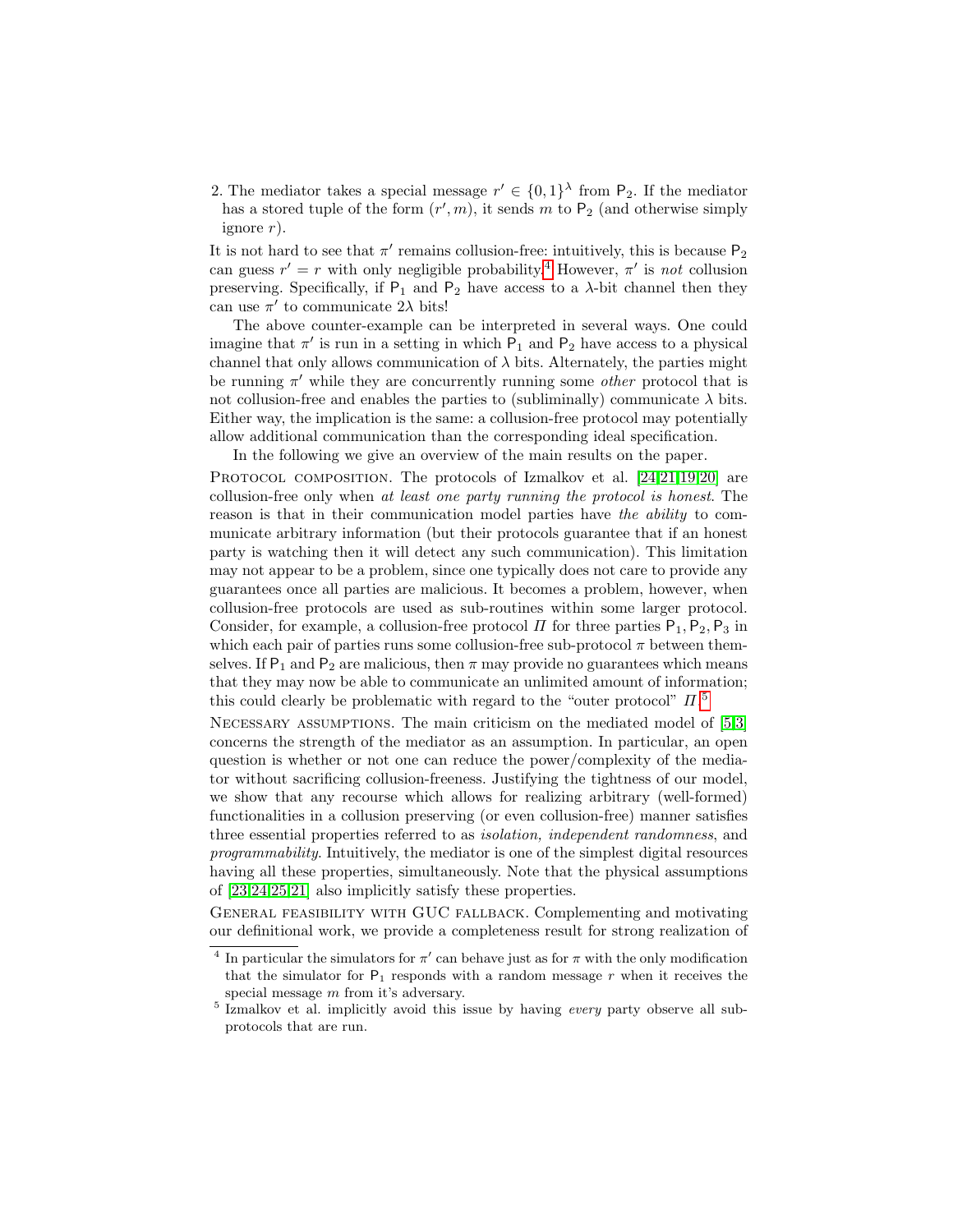a large class of functionalities. More concretely, for any functionality in this class we provide a protocol compiler and a particular resource which satisfies a universally composable version of the security definition from [\[3\]](#page-18-4): the compiled protocol provides Collusion Preserving (CP) security when executed with this particular resource, and, as a strong fallback, when executed with an arbitrary resource, it achieves GUC-type security, i.e., emulation by "monolithic" simulators.

SYNCHRONIZATION POLLUTION. The types of correlation ruled out by collusionfree protocols fall into two categories: the first is due to "subliminal channels" (i.e. means of communication not present in the ideal world) and the second is due to "randomness pollution" (i.e. publicly visible correlated randomness generated during the protocols execution). We observe and mitigate, a new type of correlation between split adversaries (called synchronization pollution) which is crucial to achieving concurrent (and thus universal) composability. Synchronization pollution arises for example, in settings where a multi-round (or, more generally, a  $multi$ -stage<sup>[6](#page-4-0)</sup>) protocol is used to CP-realize a non-reactive functionality but the parties have no means, external to the protocol, of synchronizing their actions, e.g., there are no synchronized clocks. In fact, the problem can arise for any security notion with split adversaries, where the relative order of events occurring in different parties interfaces is observable. Intuitively, an environment witnessing the execution of such a protocol could keep track of these events as they occur (say by instructing the adversaries to corrupt all players, run the honest protocol and announce each event as it takes place). However, if the ideal functionality is used instead, a priori the simulators have no means for coordinating the simulation of the events in the correct order as the functionality is good only for a single round of communication and otherwise the simulators have no further means of synchronizing their outputs. In the full version we demonstrate how the above issue can lead to real attacks when protocols are executed concurrently.

We resolve this issue by considering ideal functionalities with a means to provide a (minimal) amount of synchronization, namely output-synchronization. That is for an interactive CP protocol, at the very least, simulators are allowed to coordinate when they produce the final output of the computation for the environment. Surprisingly we are able to show that this is the only additional synchronization required for good split-simulation in the ideal world. Intuitively this is because our protocol hides all other properties and events in the execution (such as at which stage of the protocol the execution is currently in) from adversaries even if they corrupt all parties and their ongoing views are combined by the environment. To the best of our knowledge, this is the first protocol to exhibit such behavior. For example in the case of the sequence of works [\[24,](#page-19-6)[21,](#page-19-8)[19,](#page-19-9)[20\]](#page-19-10) all protocols contain multiple publicly verifiable (i.e. visible) events. Therefore adversaries present during the execution of such protocols obtain significantly more then mere output synchronization. Moreover, to attain concurrent composability

<span id="page-4-0"></span><sup>&</sup>lt;sup>6</sup> Intuitively, by multi-stage we mean a protocol which results in at least one triplet of events  $(E_1, E_2, E_3)$  such that each is noticeable by at least one party and which can only occur in a fixed order  $E_1 \rightarrow E_2 \rightarrow E_3$ .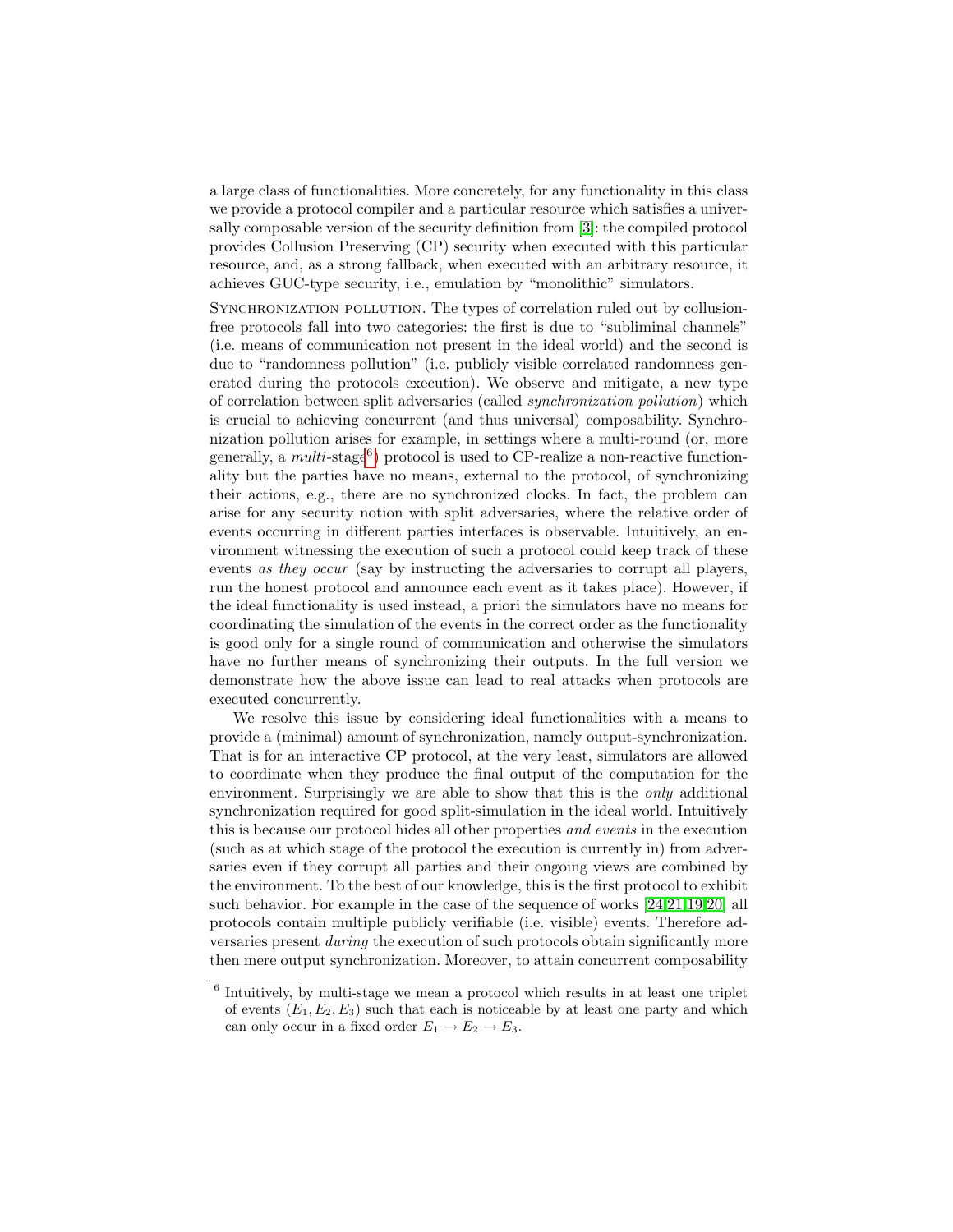the ideal worlds would have to be augmented with some means for simulators to have the same level of synchronicity afforded by those events (similar to the synchronization wrapper). On the other hand, in previous works dealing with the mediated model [\[5](#page-18-3)[,3\]](#page-18-4) the current stage of the protocol execution is not hidden from corrupt players. We remark that for both lines of work, the protocols remain sequentially composable because once the execution has completed, the simulators can generate appropriate transcripts atomically. The problem arises only if the transcripts are inspected by an on-line distinguisher.

Implications for game theory. We show how to use the results of the CP framework to adapt the traditional models of algorithmic game theory [\[27\]](#page-19-13) and mechanism design to a more practical setting. First we generalize the standard stand-alone model of game play for (extensive form computational) games to a concurrent setting in which multiple games with different player sets using different mechanisms are being played in an arbitrarily interleaved manner. Next we introduce a strong notion of equivalence between sets of concurrent games which we call *isomorphic game sets*<sup>[7](#page-5-0)</sup>. Intuitively a pair of isomorphic game sets have equivalent strategies in that they induce approximately the same outcome (and payoffs). Moreover for any strategy a player may use in one game set and any action taken in the course of that strategy it is easy for the player to compute the equivalent action(s) in the isomorphic game set regardless of which strategies are used by all other players involved and even of the strategy which dictated to play the original action. We provide evidence that this transformation between actions of isomorphic game sets preserves, in particular, many desirable notions of stability such as  $k$ -resilience [\[7\]](#page-18-7), correlated equilibria [\[6\]](#page-18-8), dominant strategies and t-immunity [\[2\]](#page-18-2).

Next we apply our feasibility results for the CP framework to make a second important step in bringing the field of mechanism design closer to a practical setting. Leveraging the GUC fallback property we show how to significantly reduce the type of trust placed in a certain class of mechanisms. Traditionally game theorists place complete trust in mechanisms not only to enforce such properties as the isolation of players and fairness of output distribution, but also to compute outcomes correctly and preserve the players' privacy.[8](#page-5-1) We use the results from the cryptographic section of this work to show how to completely remove the latter two types of trust while still obtaining an isomorphic game set. Roughly speaking, this is done by replacing the original mechanism with a CP secure protocol running over a "less trusted" mechanism such that the resulting game is equivalent to the original even with respect to an arbitrary set of concurrently running games. The fact that the isomorphic strategies can be computed locally and automatically by each player with out considering other players' strategies permits both mechanism designer and player to operate in the

<span id="page-5-0"></span><sup>7</sup> Our notion of isomorphic game sets is closely related to that of [\[26\]](#page-19-14).

<span id="page-5-1"></span><sup>8</sup> For example in a poker game it is implicitly assumed that the dealer deals from a uniform random deck and that they don't reveal the cards exchanged by one player to another.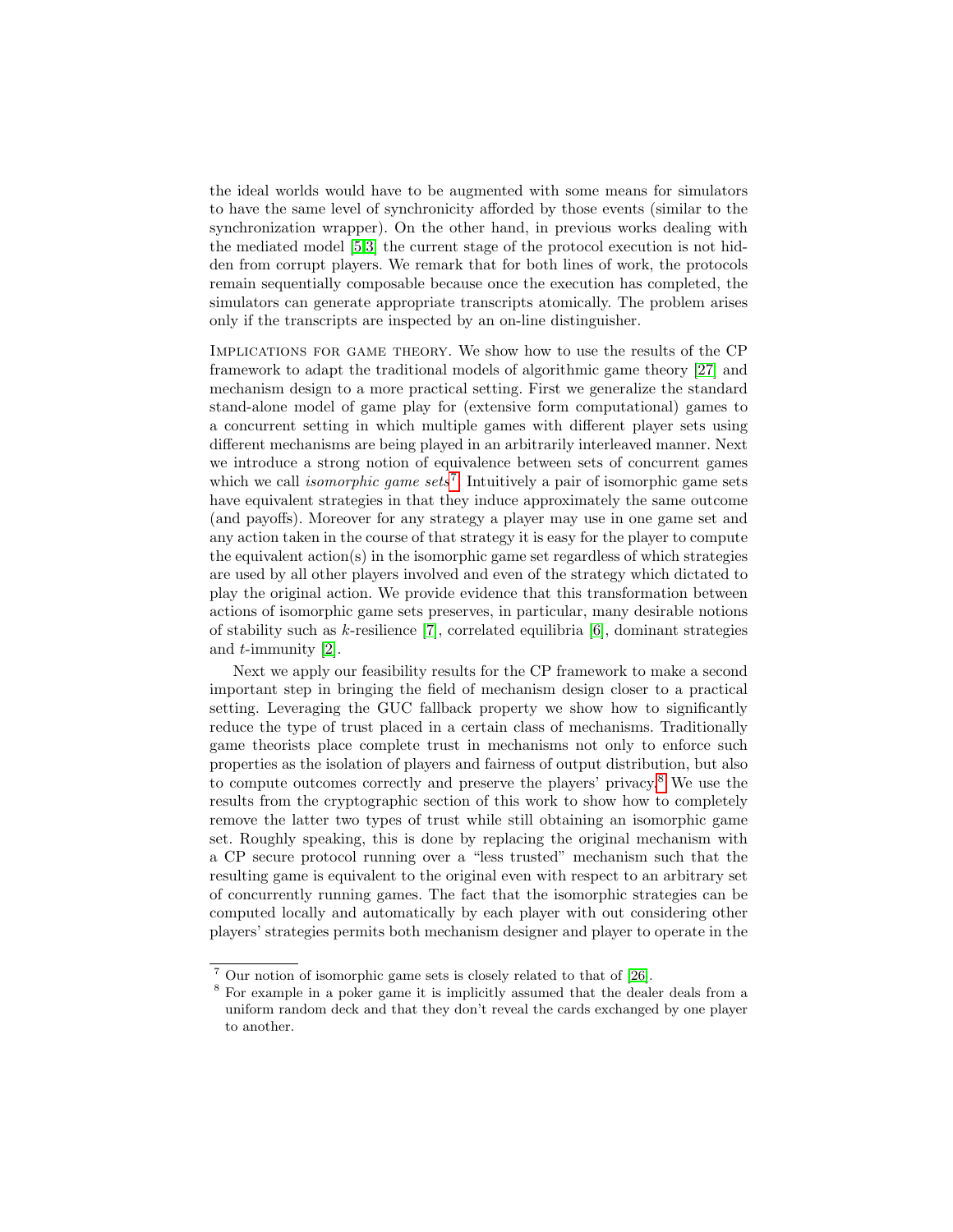more traditional (presumably cleaner) "fully trusted" setting while actual game play occurs in the more practical setting with reduced trust.

In comparison to results of [\[18,](#page-19-15)[19](#page-19-9)[,20\]](#page-19-10) which provide information theoreticequivalence between games using an unconventional model of computation, the results in this paper provide only computational equivalence but use a standard computational model. However, their notion of composition is weaker in two ways. Conceptually it is not scalable but more concretely it seems to allow for only rather limited notion of concurrency. In particular protocols that implement a mechanism must be run atomically with respect to actions in any concurrent games. In contrast, the notion obtained in this paper is fully UC composable in the more traditional sense. On the other hand, while our protocols prevent signaling via aborts as in [\[18\]](#page-19-15), they do not provide the full robustness to aborts of [\[19](#page-19-9)[,20\]](#page-19-10). Finally, the amount of randomness in the public view of our protocols is limited to a single pre-computation round which can be run before types are distributed. From that point on there is no further "randomness pollution". This is similar to [\[22\]](#page-19-16), better then [\[18\]](#page-19-15) (where even executions of a protocol produce randomness pollution) but weaker then [\[19,](#page-19-9)[20\]](#page-19-10) which do not produce any randomness pollution at all.

Relation to abstract cryptography [\[26\]](#page-19-14) and to UC with local adversaries [\[12\]](#page-18-9). Collusion-preserving computation can be described in the Abstract Cryptography (AC) framework by Maurer and Renner [\[26\]](#page-19-14), but this is beyond the scope of this paper. Apart from being stated at an abstract level, two relevant aspects of AC in our context are that there is no notion of a central adversary (and simulators are local) and that all resources are modeled explicitly, which allows to capture the absence of resources (e.g. communication channels). In concurrent and independent work with ours, Canetti and Vald [\[12\]](#page-18-9) also consider the question of extending the notion of collusion freeness (local adversaries/simulators) to the universally composable setting. Although many of our results can be proved also in their framework, the two models have considerable conceptual and formal differences. We refer to the full version of our work [\[4\]](#page-18-10) for a discussion of the main diferences between the two approaches.

### <span id="page-6-0"></span>2 Collusion-Preserving Computation

In this section we define our framework for investigating universally composable collusion freeness, namely collusion-preserving computation. On the highest level the idea is to combine the strong composability properties of the GUC framework of [\[10\]](#page-18-6) with the model of split simulators along the lines of [\[3\]](#page-18-4).

#### 2.1 Preliminaries and Notation

We denote by [n] the set  $\{1, \ldots, n\}$  (by convention  $[0] = \emptyset$ ) and for a set  $\mathcal{I} \subseteq [n]$ we denote by  $\overline{\mathcal{I}}$  the set  $[n] \setminus \mathcal{I}$ . Similarly, for element  $i \in [n]$  we write  $\overline{i}$  to denote the set  $[n] \setminus \{i\}$ . Using this notation we denote by  $A_{\mathcal{I}}$  a set of ITMs  $\{A_i\}_{i\in\mathcal{I}}$ .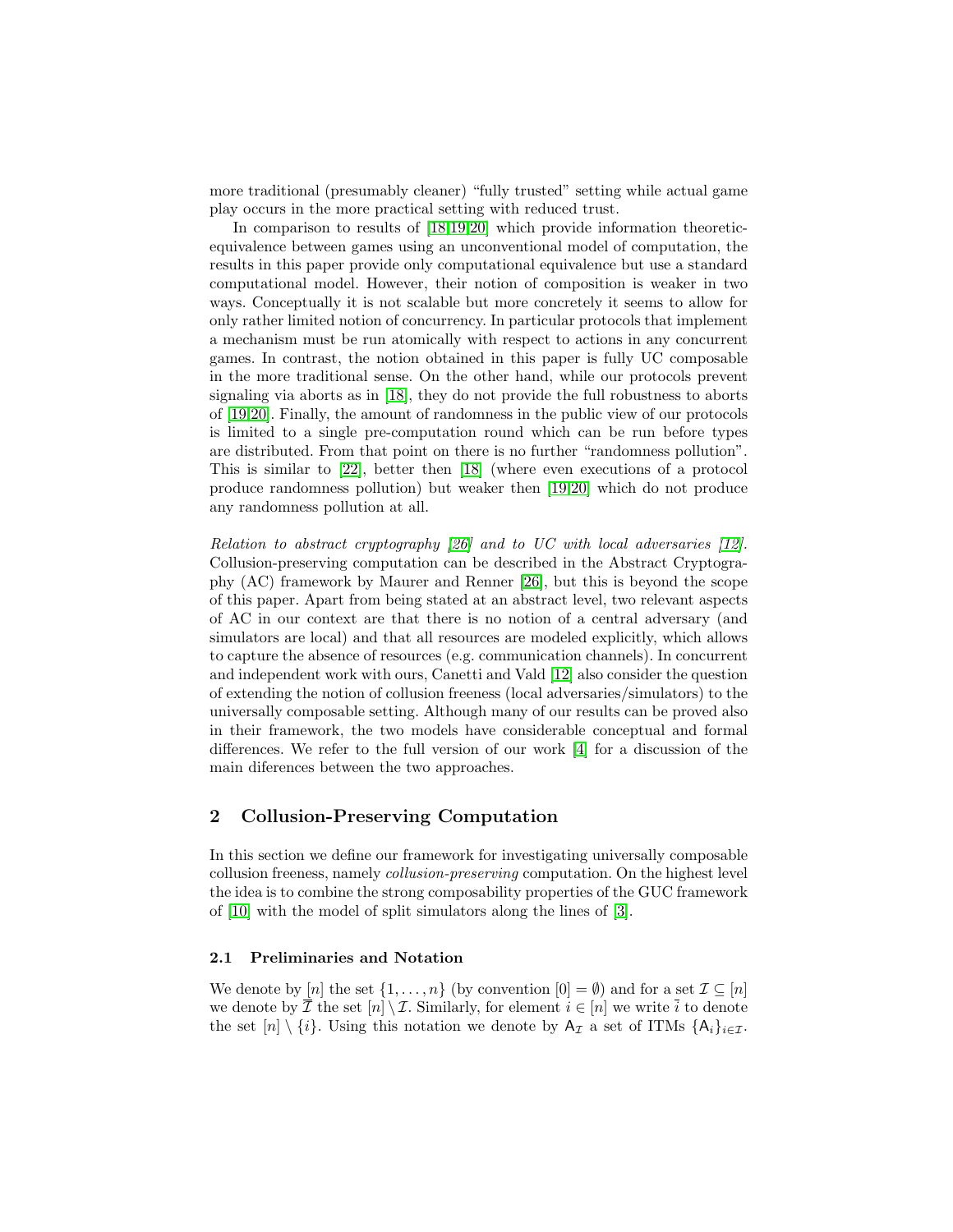For input tuple  $x_{\mathcal{I}} = \{x_i\}_{i \in \mathcal{I}}$  we write  $A_{\mathcal{I}}(x_{\mathcal{I}})$  to denote that for all  $i \in \mathcal{I}$  the ITM  $A_i$  is run with input  $x_i$  (and a fresh uniform independent random tape). We assume a passing familiarity with the GUC framework and refer to the full version of this paper [\[4\]](#page-18-10) for a description of the main features we use.

An intuitive description. We include an informal description of our CP framework and discuss its basics; a complete description can be found in [\[4\]](#page-18-10). Starting from the GUC model we make the following modifications:

SPLIT ADVERSARIES/SIMULATORS: Instead of a monolithic adversary/simulator we consider a set of n (independent) PPT adversaries  $A_{[n]} = \{A_i : i \in [n]\},\$ where  $A_i$  correspond to the adversary associated with the player i (and can corrupt at most this party). Moreover, we ask that for each  $A_i \in A_{[n]}$  there exists an (independent) simulator  $Sim<sub>i</sub>$ .

Corrupted-set independence: We also require that the simulators do not depend on each other. In other words the code of simulator  $\mathsf{Sim}_i$  is the same for any set of adversaries  $A_{[n]}$  and  $B_{[n]}$  as long as  $A_i = B_i$ .

Resources, shared functionalities, and exclusive protocols. The main difference between a CP functionality  $R$  and a GUC one is that besides the  $n$  interfaces to the (honest) parties it also has interfaces to each of the n adversaries  $A_1, \ldots, A_n$  (see [Figure 1\)](#page-7-0). In other words rather then *n* interfaces a CP functionality has  $2n$  interfaces.<sup>[9](#page-7-1)</sup>

Moreover, similar to the GUC framework (but in contrast to plain UC) we distinguish between two types of functionalities: resources (i.e., functionalities that maintain state only with respect to a single instance of a protocol) which we denote with capital calligraphic font as in " $\mathcal{R}$ " and shared functionalities (i.e., functionalities that can maintain state across protocol instances) which we denote with an additional over-line as in " $\bar{G}$ ".



<span id="page-7-0"></span>Fig. 1. Corruption of player set  $\mathcal{I} \subseteq [n]$ : GUC model vs. CP model. (Setup functionalities are left implicit.)

The R-hybrid world. A CP execution in the R-hybrid world is defined via a straightforward generalization to the analogous GUC execution. We denote the output of the environment Z when witnessing an execution of protocol  $\pi := \pi_{[n]}$ 

<span id="page-7-1"></span><sup>&</sup>lt;sup>9</sup> Intuitively, the reason for having *n* additional interfaces (one for each adversary) is that adversaries should not communicate with each other, therefore they cannot share the same interface; nevertheless, as in all composable frameworks, each of them should be able to communicate with the assumed resource, e.g., for scheduling delivery of messages to the corresponding party.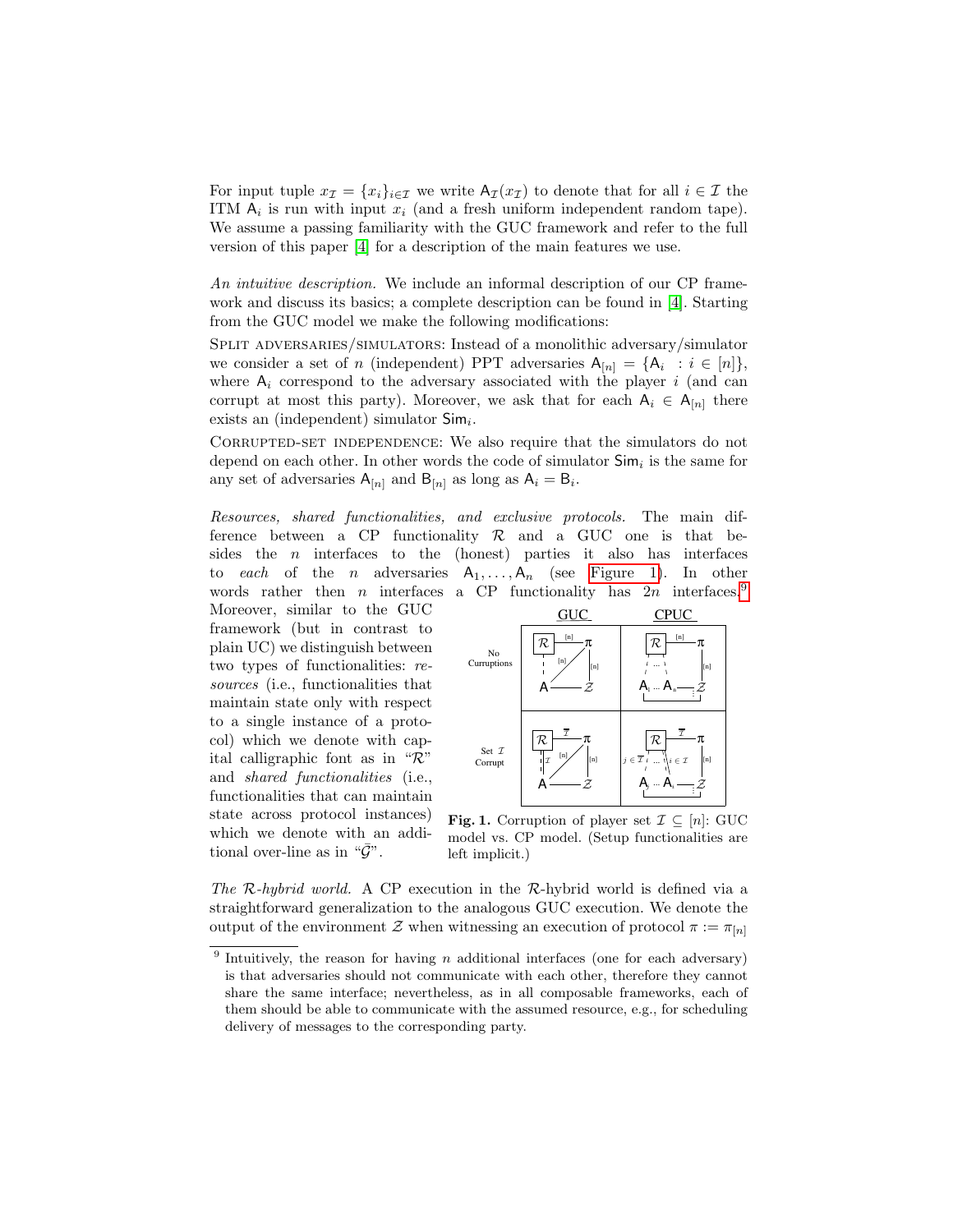attacked by adversaries  $A := A_{[n]}$  in the R-hybrid model as CP-EXEC<sup>R</sup><sub> $\pi$ ,A,Z</sub>. Finally, we say a protocol  $\pi$  is  $\mathcal{R}\text{-}exclusive$  if it makes use of no other resources (shared or otherwise) then R.

Bounding the number of calls to resources. A primary difference between how executions in a  $R$ -hybrid world are modeled in the GUC and CP frameworks is that in CP parties can communicate with at most a *single* instance of  $\mathcal{R}$ . This is in contrast to all other UC like models where the R-hybrid world is understood to mean that parties can make as many calls as they wish to  $\mathcal R$  instantiating a new copy for each new invocation of  $R$ . Note that, for a composable notion with split adversaries fixing the number of instances of functionalities/resources available to adversaries is in fact crucial for capturing the desired intuition of collusion freeness. For example a primary motivation of this work is to provide a way for reducing trust on the mediators used in mechanism design by providing protocols which can be used to replace the interaction with the mediator. If we do not restrict the number of instances of the mechanism with which parties can interact then there is no meaningful way to capture a game which calls for only a single instance. Unless explicitly stated otherwise, in the present work, whenever we write a functionality we assume a single instance of it. For a longer discussion we refer to the full version [\[4\]](#page-18-10).

<span id="page-8-1"></span>Definition 1 (Collusion-Preserving Computation). Let  $\bar{\mathcal{G}}$  be a setup,  $\mathcal{R}$ and F be n-party resources,  $\pi$  be a  $\{\mathcal{G}, \mathcal{R}\}\$ -exclusive protocol and  $\phi$  be a  ${\{\bar{\mathcal{G}},\mathcal{F}\}}$ -exclusive protocol (both n-party protocols). Then we say that  $\pi$  collusionpreservingly (CP) emulates  $\phi$  in the  $\{\bar{\mathcal{G}}, \mathcal{R}\}\$ -hybrid world, if there exists a collection of efficiently computable transformations  $\mathsf{Sim} = \mathsf{Sim}_{[n]}$  mapping ITMs to ITMs such that for every set of adversaries  $A = A_{[n]}$ , and every PPT environment Z the following holds:  $\text{CP-EXEC}_{\pi,\mathsf{A},\mathcal{Z}}^{\bar{\mathcal{G}},\mathcal{R}} \approx \text{CP-EXEC}_{\phi,\mathsf{Sim}(\mathsf{A}),\mathcal{Z}}^{\bar{\mathcal{G}},\mathcal{F}}$ 

Realization, reductions, and the " $\subseteq$ " notation. We use the following notation (for details see [\[4\]](#page-18-10)). If for functionality  $\mathcal{F}$ , an  $\mathcal{R}$ -hybrid protocol  $\pi$  CP-emulates  $\mathcal{F}$ <sup>[10](#page-8-0)</sup> then we say that  $\pi$  realizes  $\mathcal{F}$  (in the R-hybrid world), and denote it by  $\mathcal{F} \sqsubseteq^{\scriptscriptstyle{CP}} \mathcal{R}$ , which can intuitively be read as " $\mathcal{F}$  CP-reduces to  $\mathcal{R}$  via protocol  $\pi$ ". By omitting  $\pi$  in this notation we denote simply the existence of some protocol for which the relation holds. We also use " $\Box^{GUC}$ " to denote the analogous relation but for GUC -realization. To simplify notation and maintain consistency with previous UC-type works, whenever an explicit protocol for the honest players is missing in the CP-EXEC notation then it is implicitly assumed that they are running the dummy  $\mathcal{F}\text{-hybrid protocol }\mathcal{D}^\mathcal{F}$  that forwards all it inputs from  $\mathcal Z$  to  $\mathcal F$  and vise-versa. For example we might write CP-EXEC  $_{A_{[n],\mathcal Z}}^{\mathcal F}$  when the honest players are running  $\mathcal{D}_{[n]}^{\mathcal{F}}$ .

Composition theorem. As a main motivation for the CP model we put forth the goal of providing a formal and rigorous notion of composability for collusion-free

<span id="page-8-0"></span><sup>&</sup>lt;sup>10</sup> Formally we would write  $\mathcal{D}^{\mathcal{F}}$  instead of  $\mathcal{F}$ .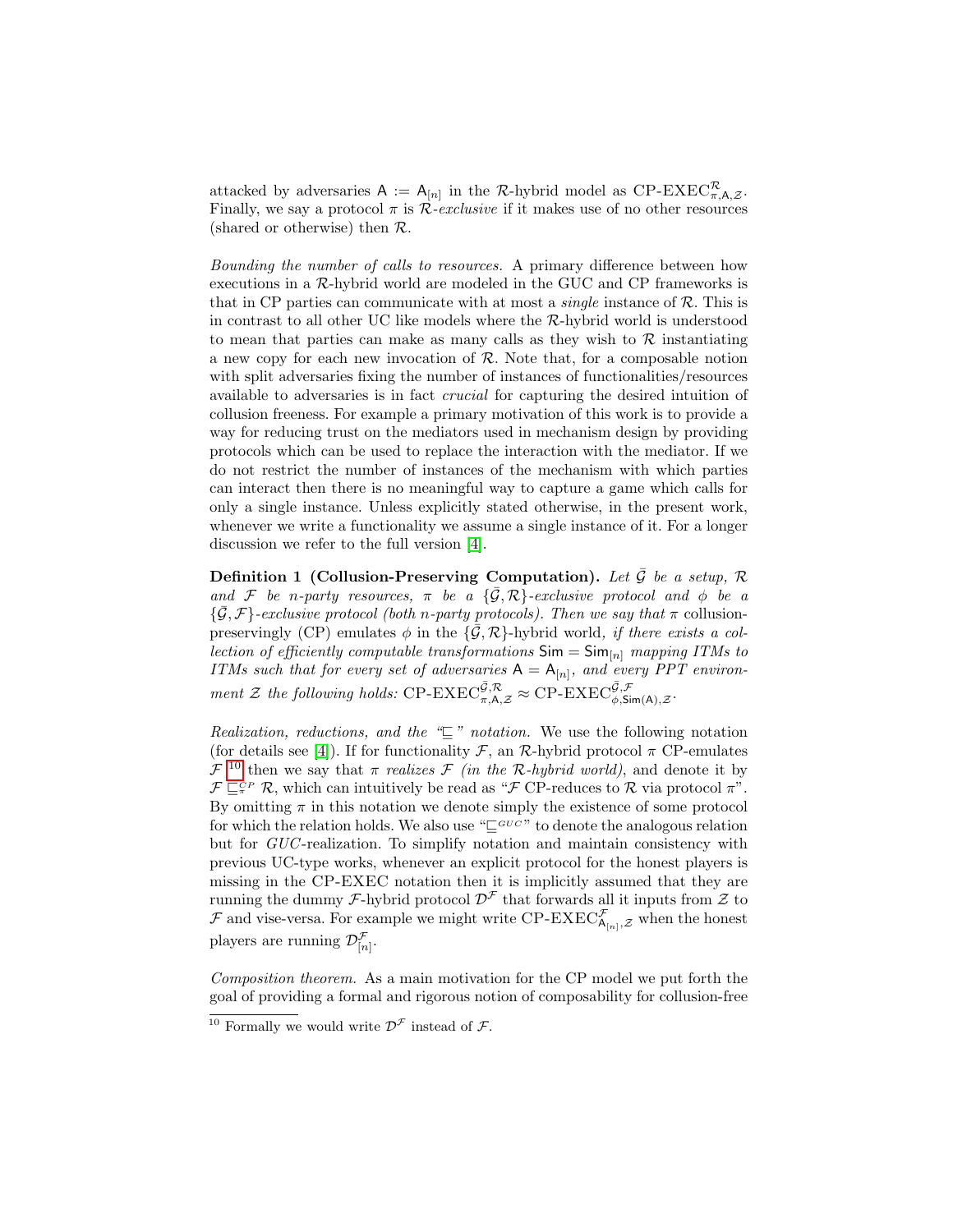security. We formalize a strong (universally) composable property of CP security in the following theorem. The proof can be found in the full version [\[4\]](#page-18-10). As part of the proof we provide a useful tool for proving CP security of protocols in the form of a much simplified security notion which proves to be almost as powerful yet far easier to work with.

**Theorem 1 (Composition).** Let R be an arbitrary resource and G be a global setup (i.e. shared) functionality. Let  $\rho$ ,  $\pi$  and  $\phi$  be n-party protocols in the  $\{\bar{\mathcal{G}}, \mathcal{R}\}$ hybrid world such that  $\pi$  and  $\phi$  are  $\bar{G}$ -subroutine respecting [\[10\]](#page-18-6). If  $\pi$  CP-emulates  $\phi$  and  $\rho$  uses  $\phi$  as a subroutine then  $\rho^{\pi/\phi}$  CP-emulates  $\rho$  in the  $\{\bar{\mathcal{G}},\mathcal{R}\}$ -hybrid world.

Relations to existing security notions. The weaker notion of collusion free computation [\[4,](#page-18-10)[22\]](#page-19-16) can be described as the special case of CP which assumes off-line environment, i.e., the environment does not interact with the adversaries during the computation. In the full version [\[4\]](#page-18-10) we prove a pair of lemmas relating CP results to matching GUC results. The first formalizes the intuitive claim that CP security is at least as strong as GUC security via a lemma stating that CP realization essentially implies GUC realization. A bit more precisely, we describe a natural mapping of CP functionalities to analogous GUC functionalities  $\mathcal{F} \longmapsto [\mathcal{F}]$ . Then we show that if a protocol CP realizes  $\mathcal{F}$  in the R-hybrid world, then the same protocol executed in the analogous GUC  $[\mathcal{R}]$ -hybrid world GUC realizes the analogous GUC functionality  $[\mathcal{F}]$ . The second establishes the other direction, i.e., translating GUC security statements to statements in CP, and is useful as a primary building block for our feasibility. To this end we

define the  $\mathcal{R}_{\text{ins}}$  functionality which is an adaptation to the CP setting of the standard complete network of UC insecure channels. The main difference is that messages from say player  $P_i$  to  $P_j$ (as depicted in [Figure 2\)](#page-9-0) are first given to  $A_i$  and then  $A_j$  before it is delivered to  $P_j$ . Adversaries can modify (or not deliver) the message at will.



<span id="page-9-0"></span>Fig. 2. Insecure Channel with split adversaries.

#### 3 Necessary Assumptions for Collusion Preservation

Having defined the CP framework and verified it's composition properties, we turn to the next major goal of this work: to provide a resource with which we can (constructively) CP-realize as many functionalities as possible. Ideally we would like to obtain a CP-complete resource, namely one from which any reasonable functionality can be realized. Indeed, in the next section we describe just such a resource which we call the mediator. However, we must first justify the seemingly strong assumptions we will make when defining the mediator by showing their necessity. To this end, we demonstrate three necessary properties a given resource must have for it to be CP-complete. As corollaries to these results we rule out realizing large classes interesting functionalities using virtually all common communication resources such as fully connected networks and broadcast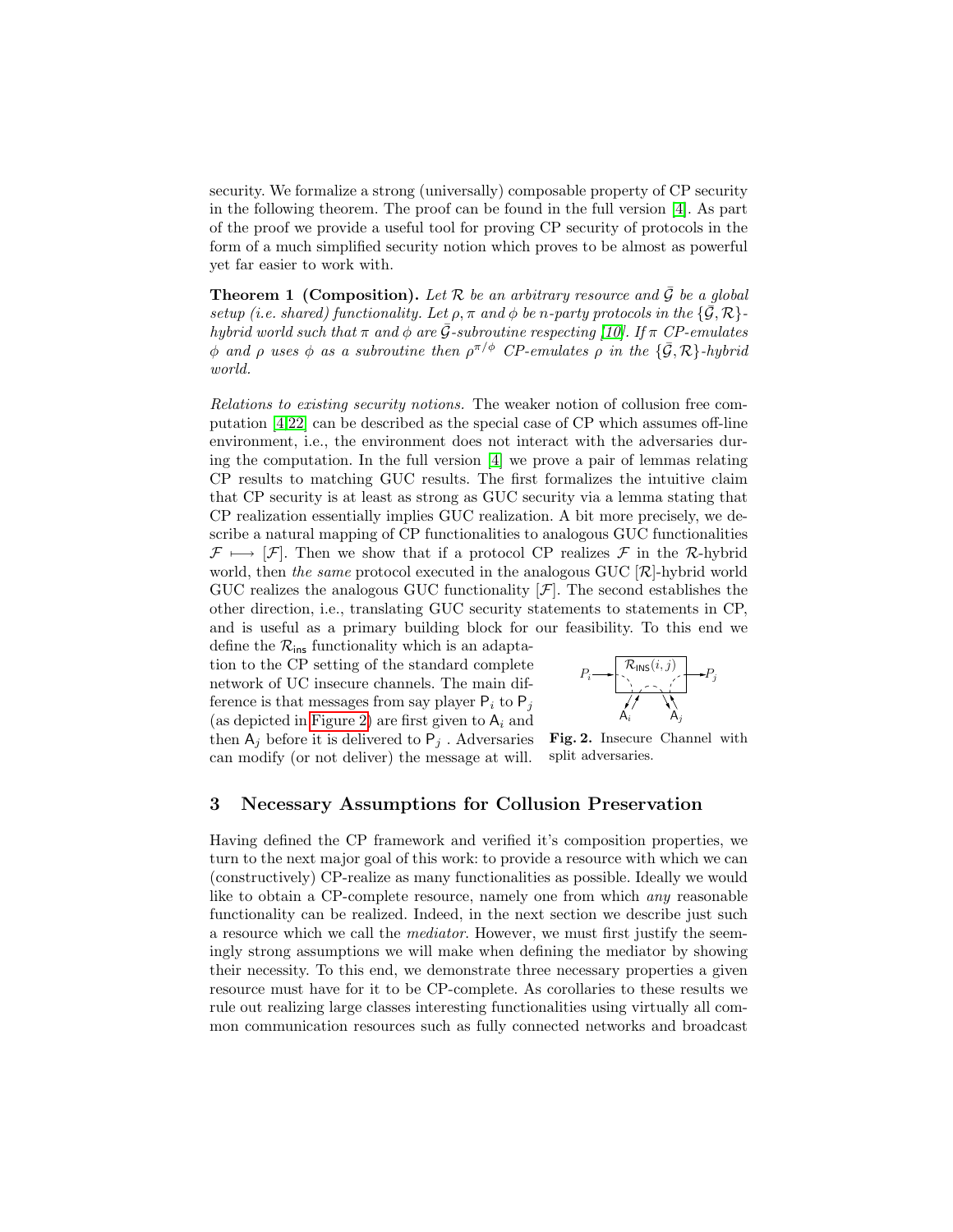channels. Beyond this, due to their generality, we believe that given a target ideal functionality  $\mathcal F$  (such as an auction mechanism or voting functionality), these results provide significant insights into the minimal assumptions about real world communication channels which can be used to CP realize  $\mathcal{F}$ . In the following we sketch these properties, and refer to the full version of this paper for a formal description using the language of our framework

Correlation is not free. Fundamentally, models with a monolithic adversary already allow perfect coordination between all interfaces connected to corrupt players. However, when adversaries are split (and a priori isolated) such coordination is not given to adversaries for free anymore. So the security requirements in executions where all players are corrupt are still non-trivial. Instead bounds may still be required on the amount of coordination between the behavior on different interfaces.<sup>[11](#page-10-0)</sup> By analyzing the implications of the security requirements in such settings we show the necessity of the following properties.

- 1. (ISOLATION) Consider a statement of the type  $\mathcal{F} \subset^{CP} \mathcal{R}$ . Intuitively this holds only if  $\mathcal R$  can isolate (corrupt) players as much as  $\mathcal F$ . We formalize this by showing that (roughly speaking) for any amount of communication that adversaries can obtain from  $\mathcal{F}$ , it must be that  $\mathcal{R}$  does not allow any more communication. More specifically, we define an extremely weak ideal channel C and show that if  $\mathcal F$  can be used to obtain C by collaborating adversaries controlling all interfaces to  $\mathcal F$ , then  $\mathcal R$  cannot be used to obtain such a channel with more bandwidth. Given how weak  $\mathcal C$  is and how much power adversaries have over  $\mathcal F$  for obtaining it somehow, this result has some far reaching consequences with respect to standard communication models. Not only are they provably not CP-complete but in fact they can not be used to realize almost any interesting functionalities (other then themselves).
- 2. (Randomness) The second property states that any CP-complete resource must have it's own internal randomness upon which it's output depends. To prove this, we show that for any resource  $\mathcal R$  which can be used for CP realizing ideal coin flipping as well as key agreement,  $R$  can not be deterministic.
- 3. (Programmability) Finally we define the notion of a programmable resource and show that any CP-complete resource must be programmable. Intuitively a programmable resource can be thought of as being instantiated with a special parameter upon which it's behavior depends in a non-trivial way. By non-trivial we mean that for at least one pair of possible values of the parameter the resulting pair of behaviors can not be CP-reduced to each other. Indeed the mediator resource in the next section is programmable and our protocol

<span id="page-10-0"></span> $\overline{11}$  In a stand-alone setting one might ask why this is even an interesting case (for example the stand-alone notion of [\[24\]](#page-19-6) explicitly rules it out). But for a composable security notion (for example with the application of modular protocol design in mind) it is vital to consider such executions. Moreover in the context of game theory where there is no such notion of "honest" behavior all players behave as adversaries in a cryptographic sense.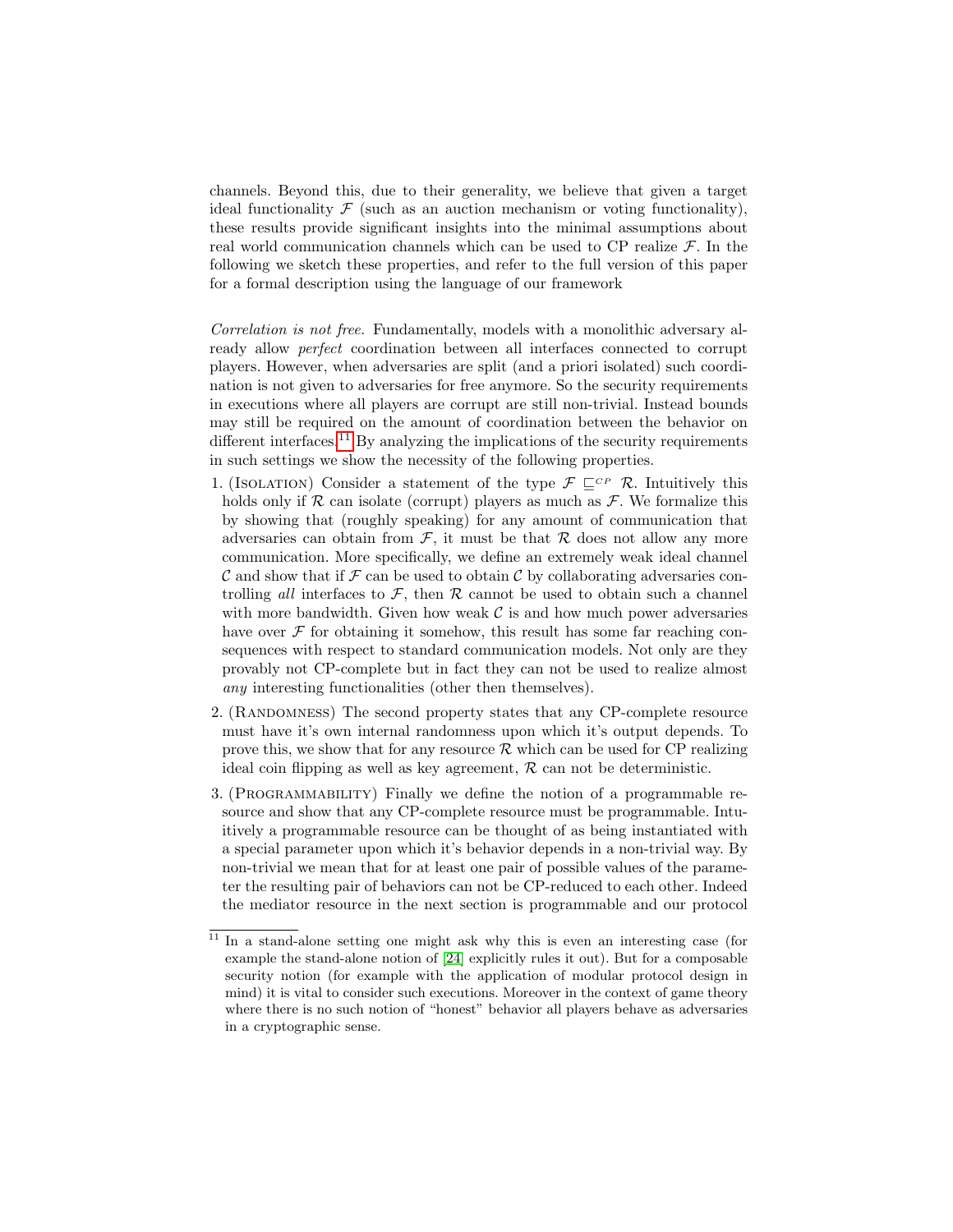compiler not only outputs a protocol but also the parameters with which the mediator must be instantiated.

### 4 GUC Fallback Security

Without any further requirements CP security, as defined in [Definition 1,](#page-8-1) can be easily achieved from an appropriate resource. Indeed, because the resource is completely trusted it could trivially be the functionality we are trying to compute. However, such trust is a rare commodity and so one might ask for a better solution. To that end we add a second property which we call "fallback security". The goal is to capture what kind of security remains if the protocol is run not with the resource it was designed for but with an arbitrary (potentially malicious) resource instead. Note that the trivial solution provides essentially no fallback security at all. However, we will show, perhaps somewhat surprisingly, that in fact a very strong type of security can still be achieved; namely GUC-like realization.

<span id="page-11-0"></span>Definition 2 (CP-realization with GUC fallback). For setup  $\overline{G}$ , functionalities F and R, we say that a protocol  $\pi$  CP-realizes a functionality F with GUC fallback in the  $\{\bar{\mathcal{G}}, \mathcal{R}\}$ -hybrid model if it has the following two properties: CP SECURITY:  $\pi$  CP-realizes  $\mathcal F$  when using  $\mathcal R$ , i.e.,  $\{\bar{\mathcal G}, \mathcal F\} \sqsubseteq_{\pi}^{CP} \{\bar{\mathcal G}, \mathcal R\}$ 

GUC FALLBACK: For any efficient resource  $\mathcal{R}^*$  the protocol  $\pi$  still GUC $realizes \mathcal{F}, i.e., \forall \mathcal{R}^* \; : \; \{\vec{\mathcal{G}}, \mathcal{R}_{ins}, \mathcal{F}\} \sqsubseteq^{\scriptscriptstyle{CP}}_{\pi} \{\vec{\mathcal{G}}, \mathcal{R}^*\}$ 

Recall that the (G)UC plain model implicitly assumes  $[\mathcal{R}_{ins}]$ . Thus, by applying our CP-to-GUC translation from [Section 2](#page-6-0) (and omitting the redundant  $[\mathcal{R}_{ins}]$  term) we have that GUC fallback security directly implies:  $\{[\bar{\mathcal{G}}], [\mathcal{F}]\}\sqsubseteq_{\pi}^{\mathcal{GUC}}$  $\{[\bar{\mathcal{G}}], [\mathcal{R}^*]\}\$ . Intuitively this means that  $\pi$  run with (even a single instance of)  $\mathcal{R}^*$ and arbitrarily coordinated adversaries still GUC realizes  $[\mathcal{F}].$ 

We note that as an alternative, by restricting the class of resources  $\mathcal{R}^*$  for which the fallback is desired one could, in turn, hope for weaker but still nontrivial fallback properties. This could reflect the real world settings where moderate guarantees about the behavior of the resource are given but it is still undesirable to completely trust the resource. In this sense the feasibility result in this work demonstrates that, at the very least, GUC fallback can be achieved even when no moderate guarantees of any type are made.

#### 5 A General Feasibility Result

We are now ready to state and prove a general feasibility result. Roughly speaking we describe an (efficient) programmable resource  ${M_{\mathcal{F}}}_{\mathcal{F}\in\{0,1\}^*}$ , called the *mediator*, parameterized by descriptions of functionalities, such that for any  $\mathcal F$ in a large class of functionality, we can design a protocol  $\pi$  (using setup  $\overline{G}$ ) which CP-realizes  $\mathcal F$  with GUC fallback in the  $\{\mathcal G, \mathsf M_{\mathcal F}\}\$ -hybrid model.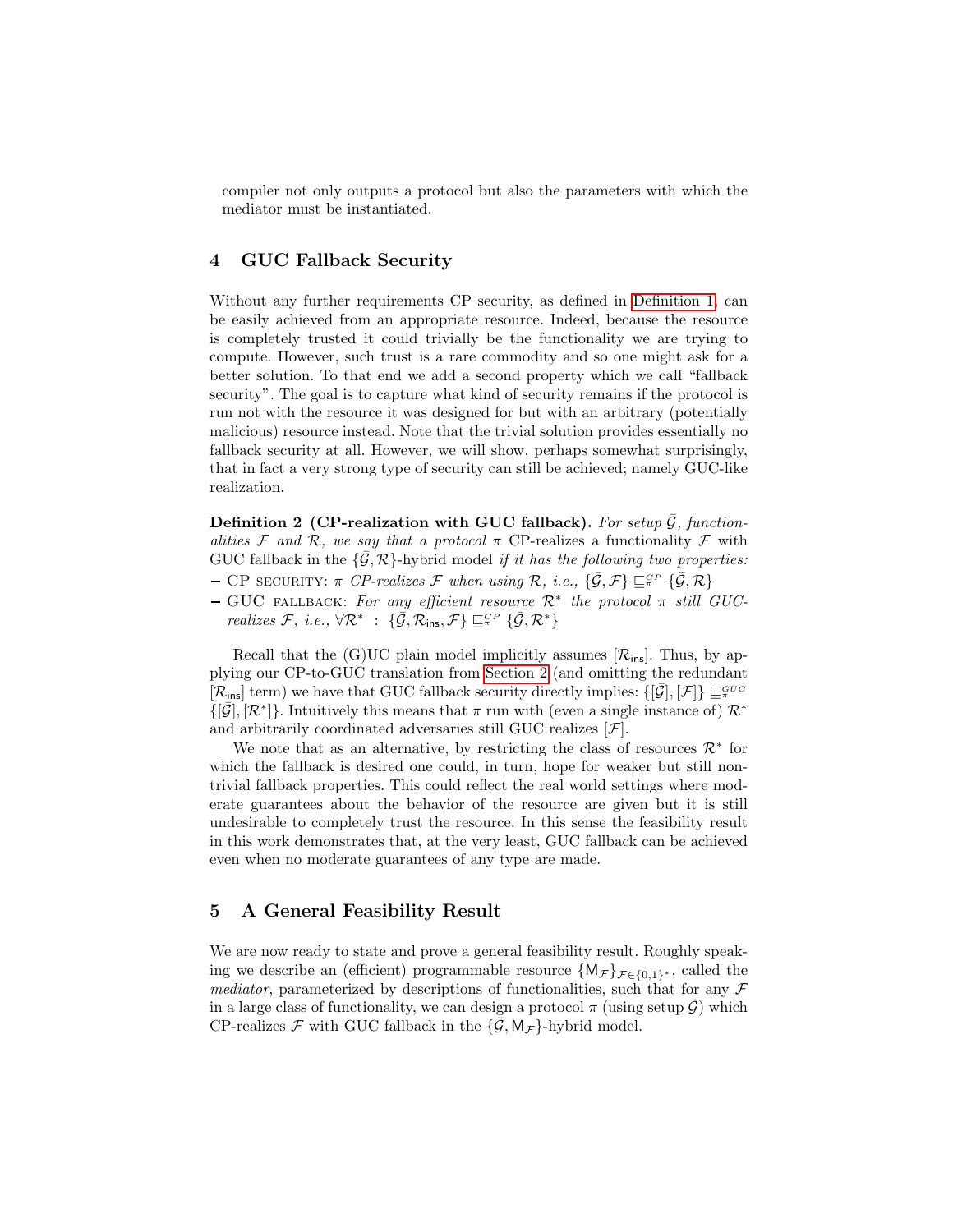Output-synchronized functionalities. In contrast to previous frameworks, because we consider split simulators the environment  $\mathcal Z$  has an additional means for distinguishing between executions. Briefly,  $Z$  can measure the amount of on-line synchronization that taking part in an execution provides to sets of adversaries. In contrast all actions taken by monolithic adversaries during an execution are already inherently perfectly synchronized so no such strategy exists in (G)UC frameworks. We address this by introducing the class of output-synchronized functionalities. For a arbitrary functionality  $\tilde{\mathcal{F}}$  we write  $\hat{\mathcal{F}}$  to denote the "output synchronized" version of F. That is  $\hat{F}$  consists of a wrapper (the synchronizing shell) and inner functionality  $\mathcal F$ . The synchronizing shell works as follows: On it's first activation,  $\hat{\mathcal{F}}$  sends a request to one of the simulators (e.g. the one with the smallest ID) to acquire the index of the desired output round. Let  $R$  denote the response of this simulator (if no valid R is received then set  $R := 1$ ). Subsequently, all inputs are forwarded to  $\mathcal F$ . Finally, outputs of  $\mathcal F$  are not immediately delivered to their recipient. Rather they are recorded are given only upon request from the recipient and only after R subsequent complete rounds have been observed (each output-request which is issued before that is answered by a default message  $\perp$ ). By a complete round we mean a sequence of at least one activation from every player (or the corresponding simulator) in an arbitrary order. Intuitively this modification provides minimal synchronization between adversaries. For a more detailed discussion of output synchronization we refer to [\[4\]](#page-18-10).

To formalize our main feasibility theorem we introduce the following terminology (for a more accurate description we refer to [\[4\]](#page-18-10)): A functionality is well-formed [\[11\]](#page-18-11) if its behavior is independent of the identities of the corrupted parties, and it is aborting if it accepts a special input ABORT from corrupted parties, in which case it outputs ABORT to all parties (note that this is the only type of functionalities we can compute while tolerating a corrupted majority). A protocol is said to be setup off-line if it precedes all other computation and communication by it's only interaction with the setup  $\bar{\mathcal{G}}^{12}$  $\bar{\mathcal{G}}^{12}$  $\bar{\mathcal{G}}^{12}$ . We call a setup (i.e. a CP shared functionality)  $\bar{G}$  GUC–AuthComplete if in the  $[\bar{G}]$ -hybrid world:

- 1. There exists a setup off-line protocol which GUC realizes authenticated channels from insecure channels
- 2. Every well-formed functionality can be GUC securely realized (in the standard GUC model which assumes authenticated channels) by a setup off-line protocol.

We note that, assuming static adversaries,  $13$  one such setup is the Key-Registration with Knowledge (KRK) functionality of [\[10,](#page-18-6)[14\]](#page-19-17) when viewed as a CP shared functionality (we refer to the last paragraph of the current section for details). In particular the results of [\[14\]](#page-19-17) imply Property (1) and the results of [\[10\]](#page-18-6) imply Property (2). For the case of adaptive adversaries, one needs to use a setup which is stronger than KRK; as demonstrated in [\[14\]](#page-19-17), a sufficient setup in this case is their so called Key-exchange functionality.

<span id="page-12-0"></span> $12$  All known protocols (in particular the protocols of [\[10,](#page-18-6)[14\]](#page-19-17)) are of this form.

<span id="page-12-1"></span><sup>&</sup>lt;sup>13</sup> A static adversary chooses the parties to corrupt at the beginning of the protocol.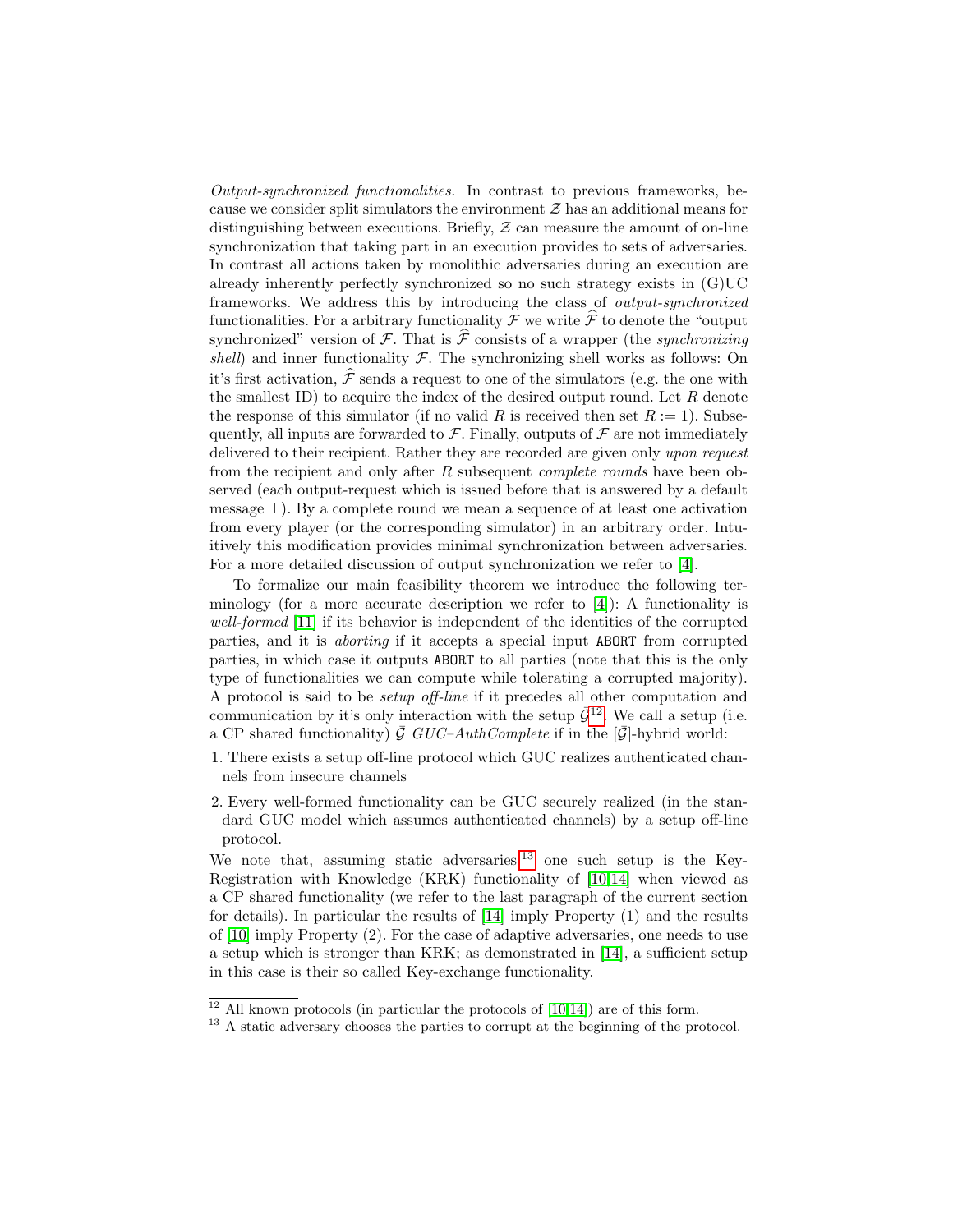Ideally, we would like to state our feasibility result for any (albeit efficient) functionality  $\mathcal F$ . More realistically we require that  $\mathcal F$  have the (standard) properties sketches above, i.e., be well-formend and aborting.

<span id="page-13-2"></span>**Theorem 2 (General Feasibility Theorem).** Let  $\bar{\mathcal{G}}$  be a GUC-AuthComplete CP setup. Then there exists a programmable resource  $M = \{M_{\mathcal{F}}\}$  such that for every well-formed aborting functionality  $\mathcal F$  there exists a protocol  $\pi$  which CPrealizes  $\widehat{\mathcal{F}}$  with GUC fallback in the M<sub>F</sub>-hybrid model.

We prove the theorem constructively, i.e., by describing an efficient compiler mapping a given aborting well-formed functionality  $\mathcal F$  to a protocol  $\mathsf{CP}(\pi)$ and parameters for resource M. Note that although we have assumed that  $\hat{\mathcal{F}}$ is output-synchronized, the GUC property holds, for the same protocol  $\mathsf{CP}(\pi)$ , even for the non-synchronized functionality, i.e., the one that results by removing from  $\mathcal F$  the synchronizing shell. The reason is that in the GUC-fallback setting the simulators can synchronize output generation by using the insecure channels  $\mathcal{R}^*_{\text{ins}}$ . The proof of the theorem proceeds in two steps: (1) In the "bootstrapping" step [\(Lemma 1\)](#page-13-0) we show how to obtain from a GUC-AuthComplete setup  $\overline{G}$ , a setup off-line protocol  $\pi$  which CP realizes  $\mathcal F$  using insecure channels. (2) Then, in the "adding fallback" step [\(Lemma 2\)](#page-13-1), we show how to compile  $\pi$  into protocol  $\mathsf{CP}(\pi)$  and resource  $\mathsf{M}_{\mathcal{F}}$  which CP realize  $\widehat{\mathcal{F}}$  with GUC fallback.

<span id="page-13-0"></span>**Lemma 1.** Let  $\bar{\mathcal{G}}$  be a GUC-AuthComplete CP setup. Then for every wellformed aborting CP functionality  $\mathcal F$  there exist a setup off-line protocol  $\pi$  such that  $\{\bar{\mathcal{G}}, \mathcal{R}_{\text{ins}}, \mathcal{F}\}\sqsubseteq_{\pi}^{\mathcal{CP}}\{\bar{\mathcal{G}}, \mathcal{R}_{\text{ins}}\}.$ 

The proof is simple and essentially verifies that the conditions for GUC-to-CP translation [\(Section 2\)](#page-6-0) are met; for details we refer to [\[4\]](#page-18-10). The bulk of the work for proving [Theorem 2](#page-13-2) lies in proving the following lemma which states that if a protocol exists that CP realizes  $\mathcal F$  from insecure channels then there exists a protocol and resource which additionally have GUC fallback. Together with the previous lemma the theorem follows directly.

<span id="page-13-1"></span>**Lemma 2.** Let  $\bar{G}$  be a GUC-AuthComplete CP setup, let  $\mathcal{F}$  be a wellformed aborting functionality, and let  $\pi$  be a setup off-line protocol such that  ${\{\bar{\mathcal{G}}, \mathcal{R}_{\text{ins}}, \mathcal{F}\}} \sqsubseteq^{\text{CP}}_{\pi} {\{\bar{\mathcal{G}}, \mathcal{R}_{\text{ins}}\}}$ . Then there exists an efficient resource  $\mathsf{M}_{\mathcal{F}}$  (the "mediator") and protocol  $\text{CP}(\pi)$  such that  $\text{CP}(\pi)$  CP realizes  $\hat{\mathcal{F}}$  with GUC fallback in the  $M_{\mathcal{F}}$ -hybrid model.

*Proof idea.* The proof is constructive, i.e., we show how to construct  $CP(\pi)$  and  $M_{\mathcal{F}}$ . As a starting point we begin with the ideas of the protocol of [\[3\]](#page-18-4). We simplify it both in terms of exposition (crystalizing the underlying technique of assisted emulation) and by removing the need for emulation of broadcast. Then we adapt the resulting protocol such that the (rather minimal) synchronization wrapper suffices for full simulation (an issue which does not arise in the stand-alone setting of [\[3\]](#page-18-4)). This latter step is done by minimizing the amount of synchronization the protocol affords players by adding explicit instructions for handling dummy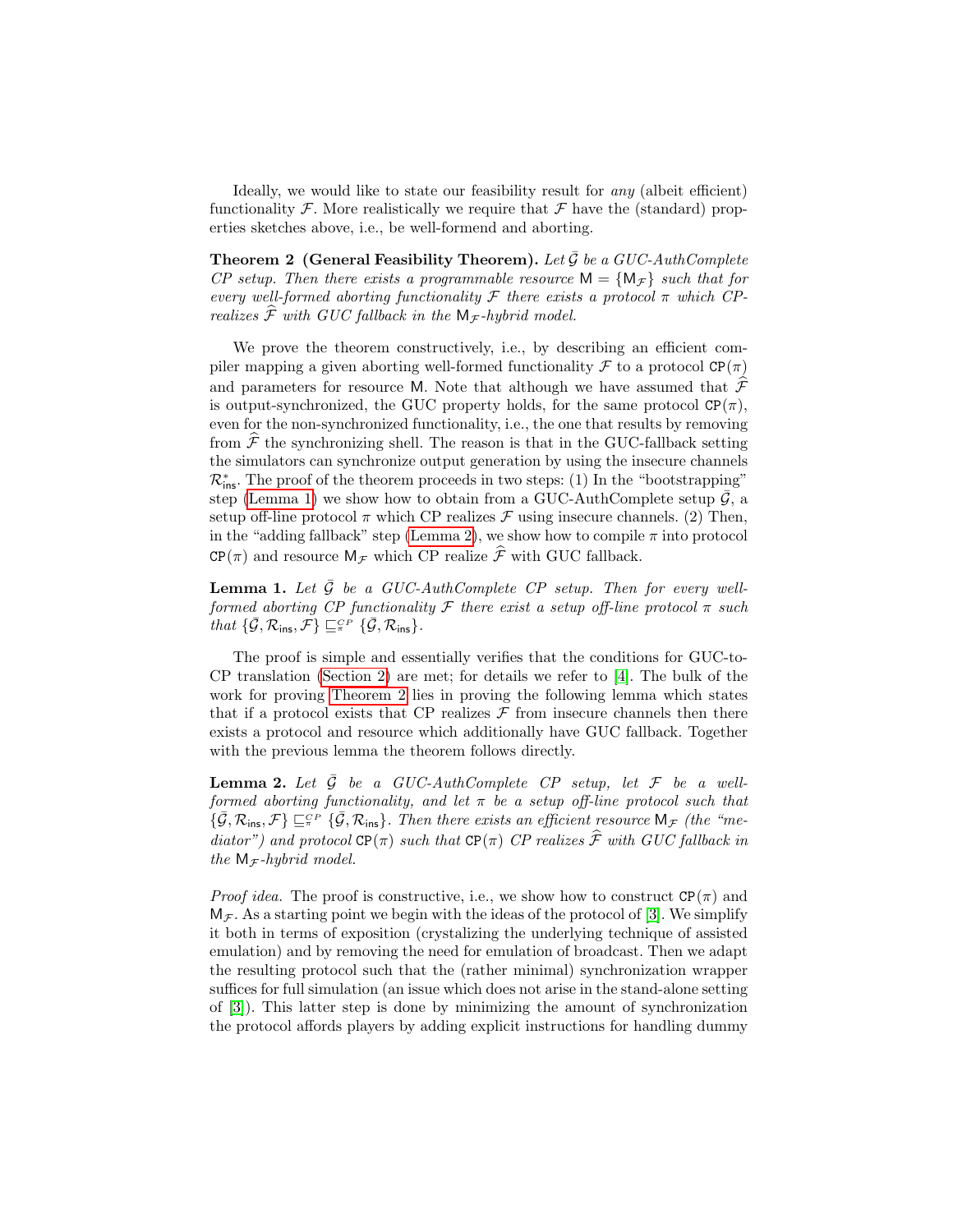steps. The result being that adversaries remain completely unaware of which round they are in even in an asynchronous environment where they may be activated many times (or just once) during any given round. On the highest level the idea is to have the mediator  $M_{\mathcal{F}}$  emulate an execution  $\pi$  "in it's head" such that the players are oblivious to everything but their input and output of  $\pi$ . Intuitively this guarantees the CP realization property of [Definition 2.](#page-11-0)

To obtain the GUC fallback property: For each  $i \in [n]$  the state of the emulated  $\pi_i$  is *shared* between  $P_i$  and  $M_{\mathcal{F}}$  such that  $M_{\mathcal{F}}$  can not alter it without the help of  $P_i$  yet both parties learn nothing about the actual value of the state. For this purpose we describe a pair of 2-party SFE's run between  $P_i$ and  $M_{\mathcal{F}}$  which allow for state of  $\pi_i$  to be updated as dictated by an honest execution of  $\pi$ . Intuitively it is the hiding of the states from  $M_{\mathcal{F}}$  and the security of the SFE's which ensure GUC fallback. While enjoying a significantly stronger security notion, our compiler is also conceptually simpler than the one in [\[3\]](#page-18-4). This stems from our assumption that the input protocol  $\pi$  operates over a *network* of insecure channels rather then the broadcast channel used in [\[3\]](#page-18-4). As a result, (1) our compiler does not need to worry about the parties authenticating their messages, as this is taken care of by  $\pi$ , and (2) we do not need specifically describe a "mediated" broadcast protocol as in [\[3\]](#page-18-4). We refer to the full version of this paper for a detailed description of the protocol construction and the proof of security.

#### 5.1 A concrete instance.

Thus far the results have been stated for an abstract GUC-AuthComplete setup. For a concrete instance we can use the Key Registration with Knowledge (KRK) setup of [\[10,](#page-18-6)[14\]](#page-19-17) (assuming a static adversary). Recall the KRK functionality (henceforth, GUC-KRK) allows the (monolithic) adversary to register and/or ask for the key of any corrupt player. We modify this to obtain the CP setup KRK such that the  $i<sup>th</sup>$  adversary is allowed only to register and ask for the keys of the  $i<sup>th</sup>$  player. One can verify that any protocol which is GUC secure in the original GUC-KRK hybrid world, is also GUC secure when using setup  $[KRK]$ .<sup>[14](#page-14-0)</sup> Moreover all protocols of [\[10,](#page-18-6)[14\]](#page-19-17) using GUC-KRK are setup off-line. In [\[14\]](#page-19-17) the GUC-KRK is used to register public keys which allow for non-interactive key agreement. Such public/secret key pairs can easily be constructed based on the Decisional Diffie-Hellman (DDH) assumption. Therefore we obtain the following corollary.

**Corollary 1.** If the DDH assumption holds, there exist (efficient) setup  $\overline{G}$  and a programmable resource  $M = {M_x}_{x \in {0,1}}$ <sup>\*</sup> such that for every well-formed aborting functionality F, there exists a protocol  $\pi$  which CP-realizes  $\widehat{\mathcal{F}}$  with GUC fallback in the  $\{\mathcal{G}, M_{\mathcal{F}}\}\text{-hybrid model.}$ 

<span id="page-14-0"></span> $14$  The only difference is that when the (monolithic) adversary makes a registration or secret-key request for some party to  $[KRK]$ , it needs to append the ID of this party to the message. But this has no effect on the protocol.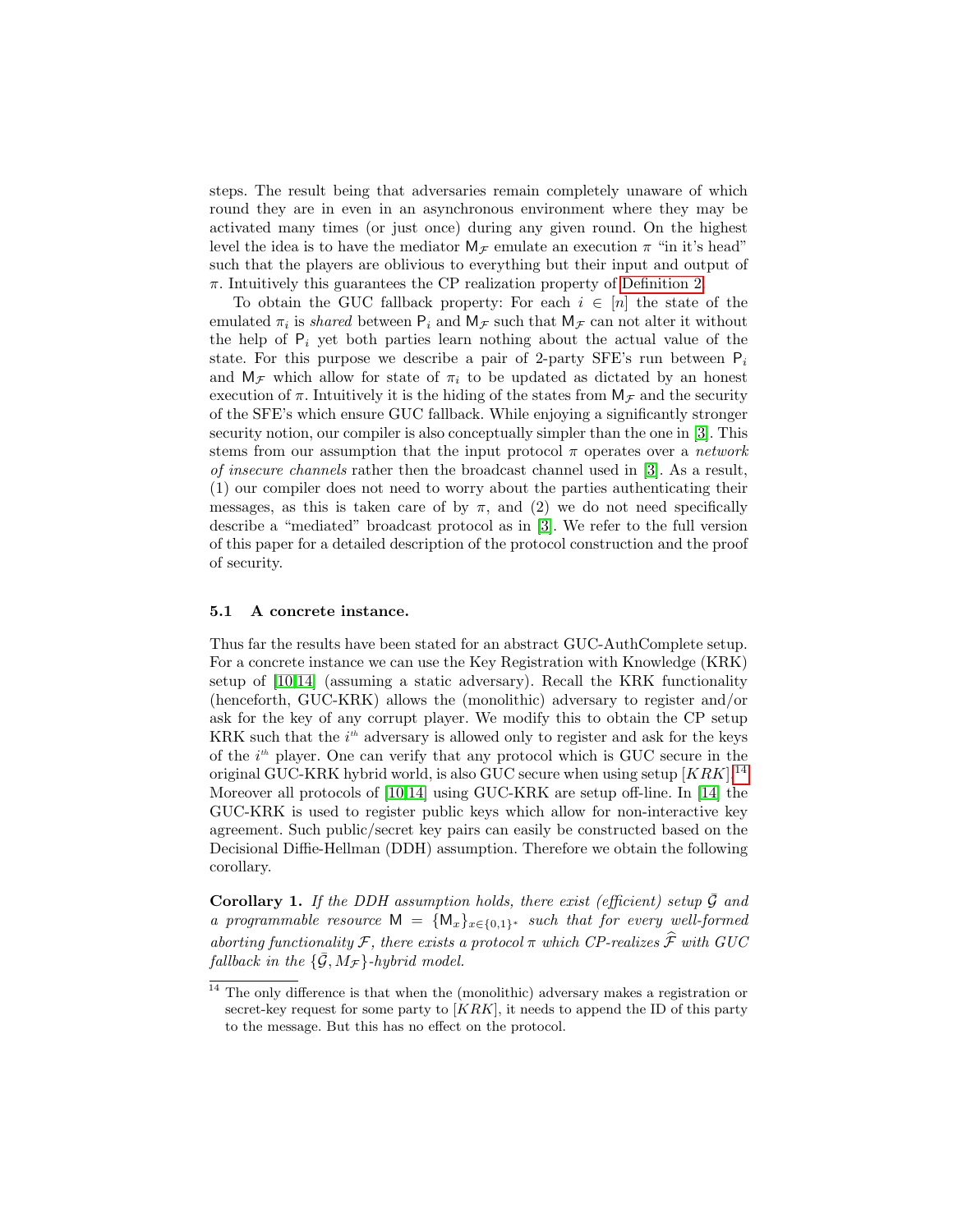### 6 Implications for Mechanism Design

In this section we translate our results into the language of game theory and interpret them in terms of reducing trust in mechanisms for games played in a computational setting.

Concurrent games and reducing trust in mechanisms. On the highest level we describe a setting where multiple (rational) players are involved in several concurrent games. As a guiding principle for this concurrent model of game-play we hold that while actions are performed locally to a given game, the intentions and results should be interpreted globally. This is done to reflect the real world consideration that "winning" in one game may be unimportant to a given player if a concurrent game is "lost" (or more generally lost by a fellow player).[15](#page-15-0) Moreover strategies of concurrent games may depend on each other in a very real sense.<sup>[16](#page-15-1)</sup>

A bit more formally, we generalizing the powerful mediated games model of [\[21\]](#page-19-8). Here game play involves message exchanges between the players and a trusted mediator i.e. the mechanism for that game. In line with our guiding principle we define actions as being local to a particular game. For example placing a bid in one auction is an independent event from say casting a vote in some concurrent election. However, strategies (i.e. the decision how much to bid and for whom to vote) as well as utility functions (i.e. say the cost of loosing the auction but winning the election) are defined over all games. This leads to a natural generalization of the equilibria notion(s) spanning concurrent games.

The goal of this section is to provide tools to simplify the task of mechanism design in a concurrent computational world where trusted entities are a rare commodity. To that end the tools we develop allow for the following:

- The mechanism may be described independently of the setting in which it will be used. In particular they are defined by a function mapping local actions to their local outputs.
- The mechanism may be designed and analyzed under the assumption it can be completely trusted.
- Yet the resulting (ideal) game can instead be played using a protocol and special network resource (in place of the mechanism) which can be implemented by computers such that:
	- The resource requires significantly less trust then the original mechanism. In particular it is only asked to enforce isolation. But it is not required to ensure that outcomes are computed correctly nor must it maintain any kind of privacy on behalf of the players. Instead these properties are obtained "for free".

<span id="page-15-0"></span><sup>&</sup>lt;sup>15</sup> A telecom company that wins an auction for acquiring a patent for a new wireless technology may care less about this result if concurrently it lost the bid to use the wireless spectrum in which it was planning on implementing the technology.

<span id="page-15-1"></span><sup>&</sup>lt;sup>16</sup> A company bidding concurrently for multiple add-spaces may be wiling to bid less in the first auction as it's bid in the second auction increases.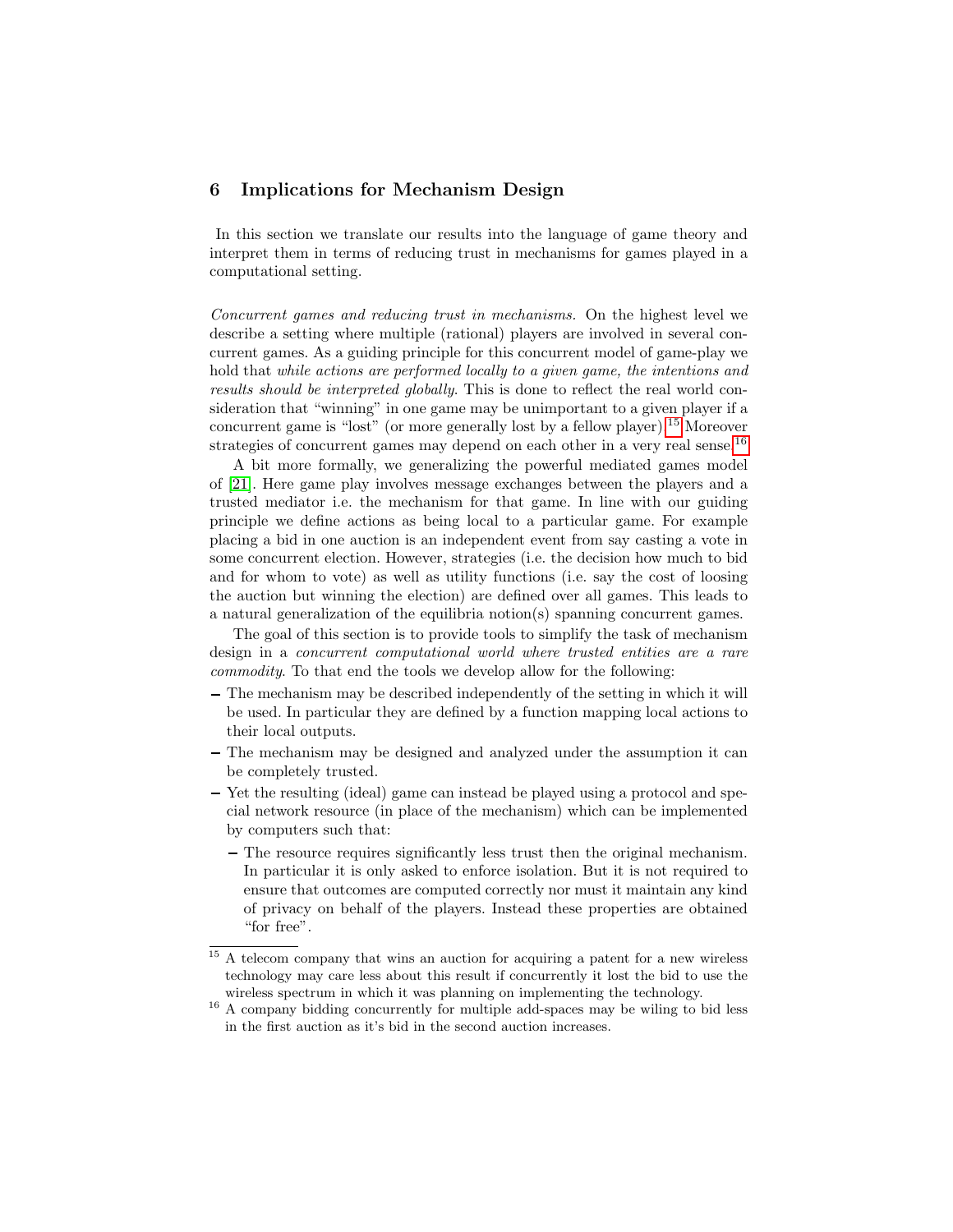Nevertheless, using the resource is equivalent to using the original mechanism in a very strong game-theoretic sense. In other words it does not matter to *this or any concurrent* game whether the ideal local mechanism is used as described by the mechanism designer or the protocol and resource are used. To justify this claim we show that (in particular) many types of interesting (computational) equilibria are maintained between the two settings. Moreover, finding an equivalent strategy can be done locally by each player with no interaction or external help.

Overview of results. In light of space constraints we refer the interested reader to the full version [\[4\]](#page-18-10) for a formal treatise of these results. There we formalize our model of concurrent games and define a notion of isomorphic game sets. We note that the equivalence is both powerful and constructive. An isomorphism comes equipped with a pair of efficient and locally computable function for each player. These functions map from actions in  $\Gamma$  to actions in  $G$  (and vice versa) such that any payoff induced by the actions remains essentially unchanged in the new game. In particular we show that these mappings preserve computational Nash Equilibria [\[27\]](#page-19-13) (cNE). In other words (the actions of) any cNE of  $\Gamma$  is mapped to (the actions of) a cNE in  $G$  inducing essentially the same payoffs. We go on to sketch how to extend this result to the computational versions of k-resilient equilibria [\[7\]](#page-18-7), correlated equilibria [\[6\]](#page-18-8), t-immune equilibria [\[2\]](#page-18-2) and dominant strategies.

Next, we show a central theorem tying the notion of CP realization to concurrent games.

Adversary-oblivious functionalities. There is an important subtlety which must be addressed for such an application of CP-realization to go through. We view rational parties as taking the role of the adversaries (rather then the honest parties) in the CP setting. More technically to use CP-realization in a game theoretic setting we wish to preserve adversarial power, not just that of the honest players. In one direction (from the real to the ideal) we are given such power-preservation essentially for free by the CP-realization notion. However, in the other direction, in general, CP-realizing protocols and resources only guarantee preservation of the honest interfaces. This means that the strategy of an ideal rational player (making non-trivial use of their adversarial interface) may not have an equivalent strategy in the real world. For this reason we make the following definition restricting the type of resources about which we can use CP-realization to make game theoretic equivalence statements.

**Definition 3 (informal).** An n-player CP functionality (with  $2n$  interfaces) is called adversary oblivious if the only permitted input/output on any adversarial interface can be locally simulated given access only to the corresponding honest interface.

Put simply an adversary oblivious functionality provides no additional (nontrivial) power to an adversary controlling both interfaces compared to one con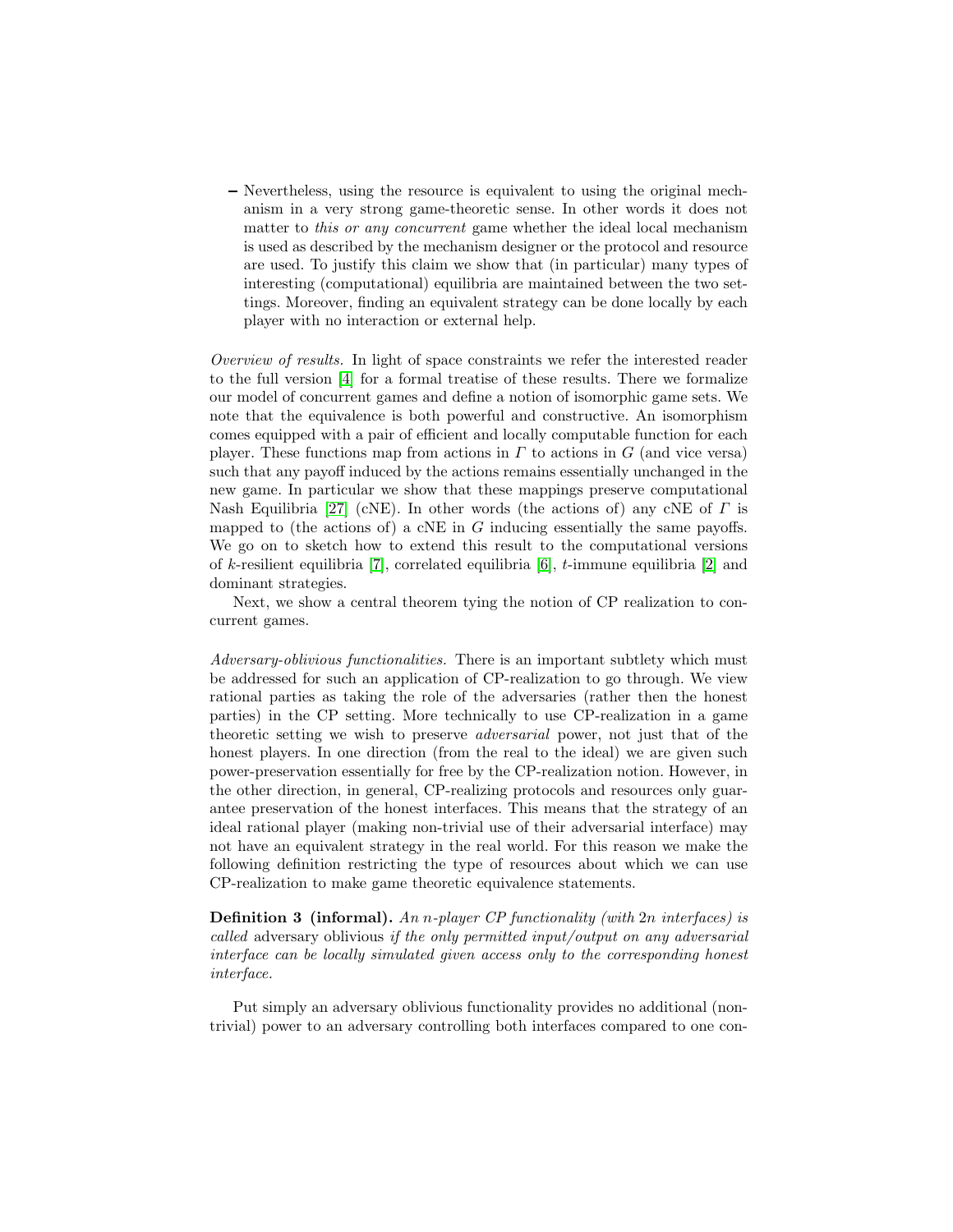trolling only the honest player's interface.[17](#page-17-0) Intuitively we require this restriction to guarantee that equilibria are preserved their stability when mapped to between game sets.

We can now (informally) state the central theorem tying CP-realization to mechanism design the proof of which can be found in the full version. In a nutshell it states that a resource which can be used to CP-realize another adversary oblivious resource can be used in it's place even in a concurrent game theoretic context.

Theorem 3 (Replacing Mechanisms). Let M be an adversary oblivious CPfunctionality,  $\pi$  be a protocol and R be a CP-functionality such that  $\mathcal{M} \subset^{CP} \mathcal{R}$ . Let  $\Gamma$  be a game set using mechanism M. Then there exists an isomorphic game set G using  $\mathcal R$  in place of  $\mathcal M$ .

Reducing trust. Finally, we apply the feasibility results for CP realization [\(The](#page-13-2)[orem 2\)](#page-13-2) with GUC fallback to provide a concrete construction for reducing trust in concurrent used mechanisms. The GUC fallback satisfied by the construction in [Theorem 2](#page-13-2) is guaranteed regardless of the behavior of the resource it uses. In other words neither privacy of players actions, nor the correctness of the output computed by the mechanism rely on the honest behavior of the mechanism.

Since all players are rational our CP construction must tolerate full corruption. In this case the best we can hope to achieve is realization "with abort". In other words we can only apply our construction to mechanisms which permit players to abort.

Well Motivated Games. We model mechanisms as having a special input  $\perp$ signaling the case when a player aborts the game or simply refuses to play. The construction of [Theorem 2](#page-13-2) permits simulating a mechanism which handles such actions by producing outcome  $\perp$  for all players. However, we opt instead to place the reasonable assumption on the utility profile of the game ruling out such behavior as irrational. In particular we call a game set  $\Gamma$  well motivated if for all  $i \in [n]$  the expected utility of any outcome obtained with an abort is less then the utility of all outcomes obtained without an abort.

Corollary 2 (Replacing Mechanisms). Let  $\overline{G}$  be a functionality satisfying the conditions of [Theorem 2](#page-13-2) and let M be the corresponding programmable re-source. Let M be an output synchronized mechanism<sup>[18](#page-17-1)</sup> and c be polynomial in the security parameter. Then for any well motivated game set  $\Gamma$  using (amongst others) mechanism M there exists an isomorphic game set G using  $M_M$  in place of  $M$  such that  $M_M$  is not assumed to enforce privacy or compute output correctly.

<span id="page-17-0"></span> $17$  Unlike an honest player, an adversary is not restricted to playing the honest (CP) protocol nor using the input (type) provided by the environment.

<span id="page-17-1"></span> $18$  i.e. an adversary oblivious CP-functionality with the synchronization wrapper applied to it.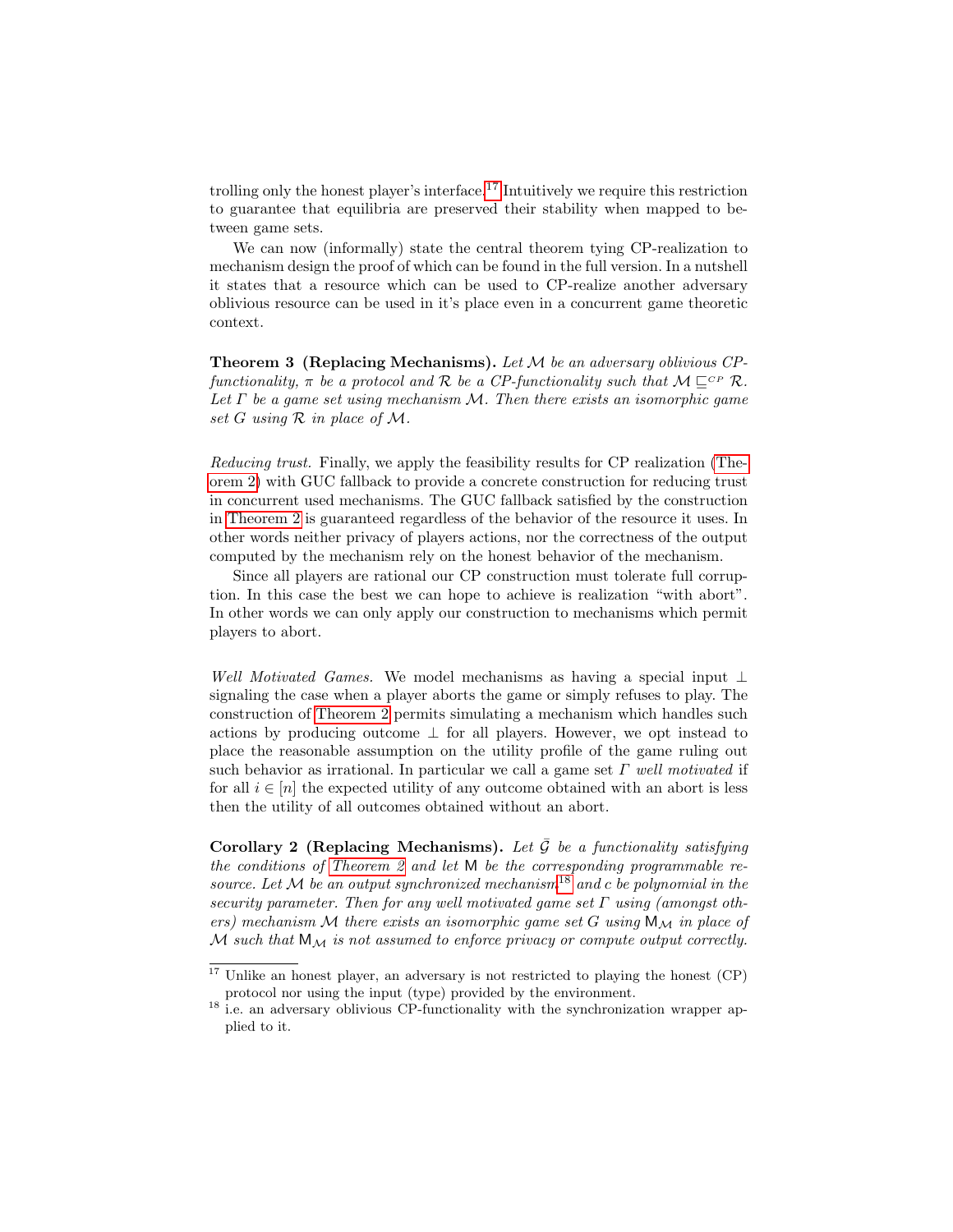Human strategies. We observe that the mappings between strategies arising from the construction in [Theorem 2](#page-13-2) actually simply compose the original strategy with a function (namely the protocol ITM) which translates actions "on-thefly". In the context of humans playing games this has qualitative advantages over simply mapping from one strategy to the other. If actions are translated on the fly irrespective of the strategy used players need not even know their own strategy (let alone be aware of some efficient code implementing it) as long as they can always decide on a next action.

### Acknowledgments

The authors thank Ran Canetti and Margarita Vald for their interesting discussions and helpful comments concerning the applications to mechanism design.

#### References

- <span id="page-18-1"></span>1. I. Abraham, D. Dolev, R. Gonen, and J. Halpern. Distributed computing meets game theory: robust mechanisms for rational secret sharing and multiparty computation. In 25th ACM PODC, pages 53–62. ACM Press, 2006.
- <span id="page-18-2"></span>2. I. Abraham, D. Dolev, and J. Halpern. Lower bounds on implementing robust and resilient mediators. In TCC 2008 LNCS, pages 302–319. Springer, 2008.
- <span id="page-18-4"></span>3. J. Alwen, J. Katz, Y. Lindell, G. Persiano, A. Shelat, and I. Visconti. Collusionfree multiparty computation in the mediated model. In Crypto 2009, volume 5677 of LNCS, pages 524–540. Springer, 2009.
- <span id="page-18-10"></span>4. J. Alwen, J. Katz, U. Maurer, and V. Zikas. Collusion preserving computation. Cryptology ePrint Archive, Report 2011/443, 2011. [http://eprint.iacr.org/](http://eprint.iacr.org/2011/433) [2011/433](http://eprint.iacr.org/2011/433).
- <span id="page-18-3"></span>5. J. Alwen, A. Shelat, and I. Visconti. Collusion-free protocols in the mediated model. In Crypto 2008, volume 5157 of LNCS, pages 497–514. Springer, 2008.
- <span id="page-18-8"></span>6. R. Aumann. Subjectivity and Correlation in Randomized Strategies. Journal of Math. Econ., 1:67–96, 1974.
- <span id="page-18-7"></span>7. R. J. Aumann. Acceptable points in general cooperative n-person games. Topics in mathematical economics and game theory essays in honor of Robert J Aumann, 23:287–324, 1959.
- <span id="page-18-0"></span>8. I. Barany. Fair distribution protocols, or how the players replace fortune. Mathematics of Operations Research, 17:327–340, 1992.
- <span id="page-18-5"></span>9. R. Canetti. Universally composable security: A new paradigm for cryptographic protocols. In 42nd FOCS, pages 136–145. IEEE, 2001. Full version at http://eprint.iacr.org/2000/067/.
- <span id="page-18-6"></span>10. R. Canetti, Y. Dodis, R. Pass, and S. Walfish. Universally composable security with global setup. In TCC 2007, volume 4392 of LNCS, pages 61–85. Springer, 2007.
- <span id="page-18-11"></span>11. R. Canetti, Y. Lindell, R. Ostrovsky, and A. Sahai. Universally composable twoparty and multi-party secure computation. In STOC, pages 494–503, 2002.
- <span id="page-18-9"></span>12. R. Canetti and M. Vald. Universally composable security with local adversaries. Cryptology ePrint Archive, Report 2012/117, 2012. [http://eprint.iacr.org/](http://eprint.iacr.org/2012/117) [2012/117](http://eprint.iacr.org/2012/117).